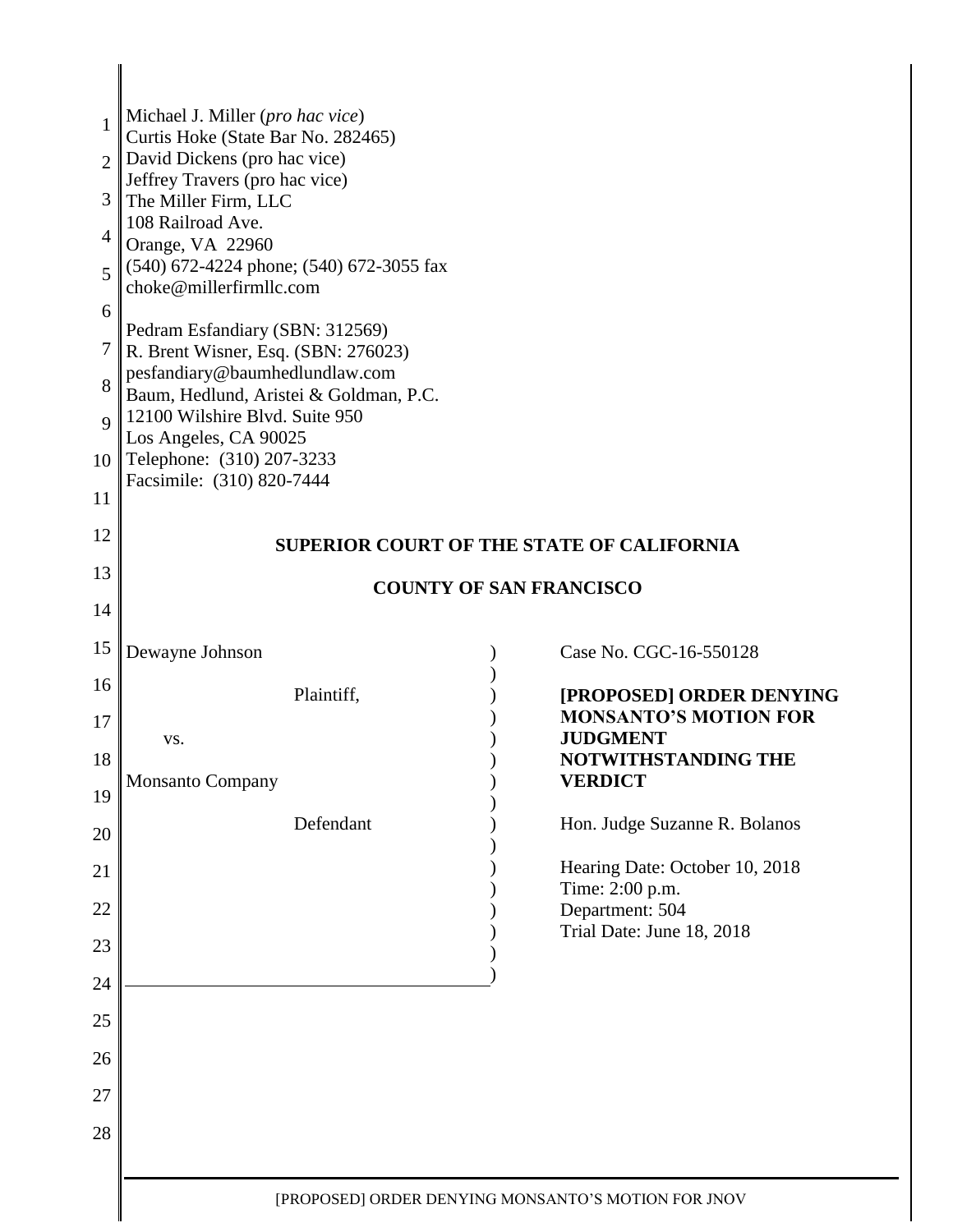1 2 3 4 5 6 7 8 9 10 11 12 This case came on for trial in the above-captioned matter on June 18, 2018 in Department 504 of the Superior Court of California, in and for the County of San Francisco, before the Honorable Suzanne R. Bolanos, Judge presiding. A jury of 12 persons was regularly impaneled and sworn. Witnesses were sworn and testified. Following the hearing of all evidence, instructions from the court, and argument of all counsel, the cause was submitted to the jury on August 8, 2018. The jury deliberated and thereafter, on August 10, 2018, returned a unanimous verdict in favor of Plaintiff, Dewayne Lee Johnson, on his claims for Negligent Failure to Warn, Strict Liability Failure to Warn, Strict Liability Design Defect, and Punitive Damages. The jury awarded damages as follows: Past economic loss - \$ 819,882.32; Future economic loss - \$ 1,433,327.00; Past noneconomic loss - \$ 4,000,000.00; Future noneconomic loss -  $$33,000,000.00$ ; Punitive damages<sup>1</sup> -  $$250,000,000.00$ . Defendant, Monsanto Company, has filed a Motion for Judgment Notwithstanding the Verdict (JNOV) on each of Plaintiff's claims. For the reasons stated below Defendant's Motion is **DENIED.**

13

## **I. PROCEDURAL HISTORY**

14 15 16 17 Defendant Monsanto Company ("Monsanto") is the manufacturer of various herbicides formulations containing the active ingredient glyphosate ("GBHs"). Plaintiff Dewayne Lee Johnson ("Mr. Johnson") alleges that he developed a form of non-Hodgkin's lymphoma (NHL), known as mycosis fungoides, following his exposure to the GBHs known as Ranger Pro and Roundup Pro

18 19 20 21 22 Plaintiff initiated the present action against Monsanto on January 28, 2016, demanding a trial by jury. On June 26, 2016, Monsanto filed its answer, also demanding a trial by jury. Plaintiff initially filed a Motion for Trial Preference on July 21, 2017, and the parties subsequently stipulated to a June 18, 2018 trial date. CMO 6. The parties agreed that Judge Curtis E. A. Karnow would conduct the hearings and issue rulings on Motions for Summary Judgment and Motions to Exclude Expert Opinions. CMO 6.

23 24 25 On May 17, 2018, the Court ruled that, "most of the opinions of Johnson's causation experts are admissible. These suffice as evidence of both general and specific causation. The motion for summary judgment on the basis of causation is denied." 5/17/2018 Order re: Summary Judgment and Sargon

26

 $\overline{a}$ 

27 <sup>1</sup> At oral argument the Court instructed counsel to address remittitur on punitive damages in the proposed order. Plaintiff maintains that a remittitur of the punitive damages award is not warranted.

28  $\_$  ,  $\_$  ,  $\_$  ,  $\_$  ,  $\_$  ,  $\_$  ,  $\_$  ,  $\_$  ,  $\_$  ,  $\_$  ,  $\_$  ,  $\_$  ,  $\_$  ,  $\_$  ,  $\_$  ,  $\_$  ,  $\_$  ,  $\_$  ,  $\_$  ,  $\_$  ,  $\_$  ,  $\_$  ,  $\_$  ,  $\_$  ,  $\_$  ,  $\_$  ,  $\_$  ,  $\_$  ,  $\_$  ,  $\_$  ,  $\_$  ,  $\_$  ,  $\_$  ,  $\_$  ,  $\_$  ,  $\_$  ,  $\_$  , However, should the court deem the punitive damages excessive, Plaintiff would consider the Court's recommended remittitur.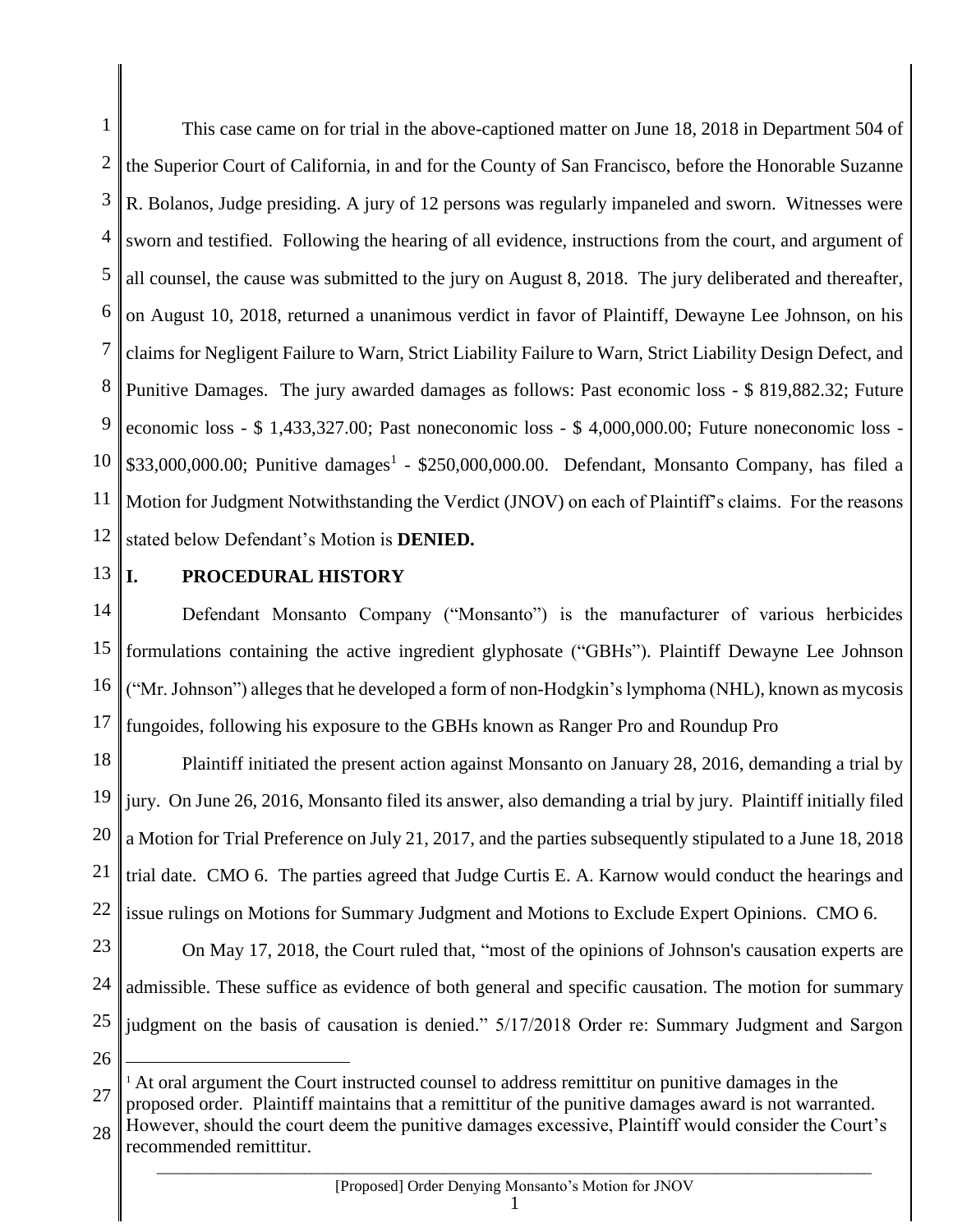1 2 Motions, p. 38 ("SJ Order"). The Court considered whether there was a triable issue of fact with respect to punitive damages. Monsanto moved for summary judgment on punitive damages on the basis that:

(1) EPA determined that glyphosate is not carcinogenic; (2) Monsanto and its scientists have long believed in good faith that glyphosate-based herbicides and glyphosate are safe and do not cause cancer; (3) A recent study supports the conclusion that glyphosate is not carcinogenic; and (4) A recent district court found in the preliminary injunction context, that it would be misleading to warn that Monsanto's glyphosate-based herbicides [GBHs] cause cancer against the current scientific backdrop.<sup>2</sup>

10 *Id.* at p. 44. Judge Karnow rejected these arguments, finding that issue of punitive damages should be decided by the jury, not the court, holding "Johnson has carried his burden of producing evidence that a reasonable jury could find amounts to clear and convincing evidence of malice, fraud, or oppression." *Id.* at 45. Judge Karnow noted that "intentionally marketing a defective product knowing that it might cause injury and death is highly reprehensible." *Id.* (emphasis added).

12 13 14 15 16 17 18 19 After reviewing Judge Karnow's orders, the Court advised counsel that Judge Karnow "has very carefully and thoughtfully gone through several motions...really engaged in rather significant and helpful case management. So I am disinclined to undo or set aside any of that work that he did, because I think that he made the right decisions with respect to all of his orders." 297:18-298:1. The Court denied Monsanto's Motions for Non-suit and Directed Verdict finding that there was sufficient evidence for a reasonable jury to find for Plaintiff on all causes of actions. 4026:13-4027:10, 4915:7-17 ("I think at this stage I'm required to give the [punitive damages] instruction."). As the standard for a Motion for JNOV is identical to that for a non-suit and directed verdict, Monsanto's Motion for JNOV is likewise denied.

20

3

4

5

6

7

8

9

11

# **II. LEGAL STANDARD**

21 22 23 A motion for judgment notwithstanding the verdict functions as a demurrer to the evidence. *Moore v. City & County of San Francisco* (1970) 5 Cal.App.3d 728, 734. That is, the motion tests the legal sufficiency of the evidence supporting the verdict. *Beavers v. Allstate Ins. Co.,* 225 Cal.App.3d 310,  $328<sup>3</sup>$  For purposes of the motion, all evidence supporting the verdict is presumed true, and the court must

24

 $\overline{a}$ 

2

<sup>25</sup> 26 <sup>2</sup> The case considered by Judge Karnow was based on the fact that the EPA and "[s]everal international agencies have likewise concluded that there is insufficient evidence that glyphosate causes cancer" *Nat'l Ass'n of Wheat Growers v. Zeise,* 309 F. Supp. 3d 842, 852 (E.D. Cal. 2018). Judge Karnow, thus considered and rejected

<sup>27</sup> Monsanto's arguments that the findings of regulatory bodies can defeat a claim for punitive damages.

<sup>28</sup>  $3$  Although made at different times, a JNOV, motion for nonsuit and motion for directed verdict are "analytically the same and governed by the same evidentiary standard." S*ee Cooper v. Takeda Pharmaceuticals*, 239 Cal.

App. 4<sup>th</sup> 555, 572; California Judges Benchbook: Civil Proceedings TRIAL § 2.94 (Cal CJER 2017).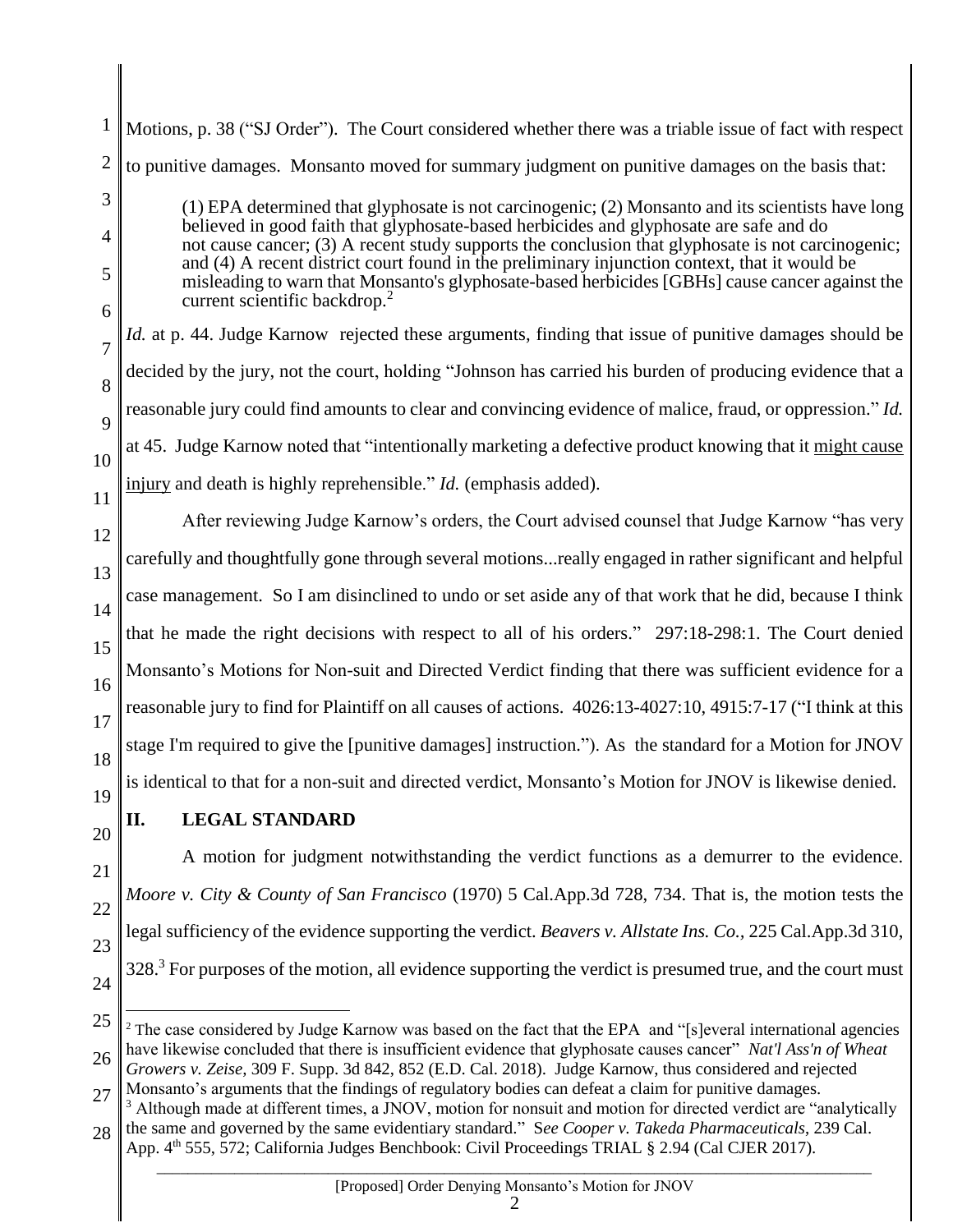1 2 determine whether that evidence establishes facts that constitute a prima facie case. *Fountain Valley Chateau Blanc Homeowner's Assn. v. Department of Veterans Affairs* (1998) 67 Cal.App.4th 743, 750.

3 4 5 6 7 8 9 10 11 12 13 14 15 16 The purpose of a motion for JNOV is not to afford a review of the jury's deliberations but to prevent a miscarriage of justice in a case in which the verdict rendered is without foundation. *Oakland Raiders v. Oakland-Alameda County Coliseum, Inc*. (2006) 144 Cal. 4th 1175, 1194. Therefore, in ruling on a JNOV motion, the trial court may not weigh the evidence or make its own credibility determinations. *King v. State of California* (2015) 242 Cal.App.4th 265, 287.) This means that the court must resolve all conflicting evidence against the moving party and draw every reasonable inference supported by the evidence in favor of the party who secured the verdict. *Fountain Valley*, *supra*, 67 Cal.App.4th at p. 750. "A motion for judgment notwithstanding the verdict of a jury may properly be granted only if it appears from the evidence, viewed in the light most favorable to the party securing the verdict, that there is no substantial evidence to support the verdict. If there is any substantial evidence, or reasonable inferences to be drawn therefrom, in support of the verdict, the motion should be denied." *King*, *supra*, 242 Cal.App.4th at p. 287, quoting *Hauter v. Zogarts* (1975) 14 Cal.3d 104, 110.). When the evidence is conflicting or several inferences may be drawn from it, the judge must deny the motion. *Tun v. Wells Fargo Dealer Servs. Inc.*, (2016) 5 Cal. App. 5<sup>th</sup> 309, 333.

17 18 19 20 21 22 23 Furthermore, in ruling on a motion for JNOV, a court may not change a prior ruling as to the admissibility of evidence. "[W]e must take the record as we find it. We cannot strike or disregard any evidence favorable to the prevailing party merely because it was erroneously received." W*aller v. Southern California Gas Co*. (1959) 170 Cal.App.2d 747, 757; *Estate of Callahan* (1967) 67 Ca1.2d 609, 617. "In assessing whether judgment notwithstanding the verdict was properly granted, we consider the trial that was actually conducted, not the one that might have been conducted." *Garretson v. Harold Miller* (2002) 99 Cal.App.4th 563, 575.

#### 24 25 **III. Plaintiff Has Produced Substantial Evidence that GBHs Were a Substantial Factor in Causing Mr. Johnson's NHL.**

26

### **A. General Causation**

27 28 Monsanto asserts that JNOV should be granted because Plaintiff conceded at trial "that the epidemiology does not support causation here." MPA in support of JNOV, p. 3. This assertion is not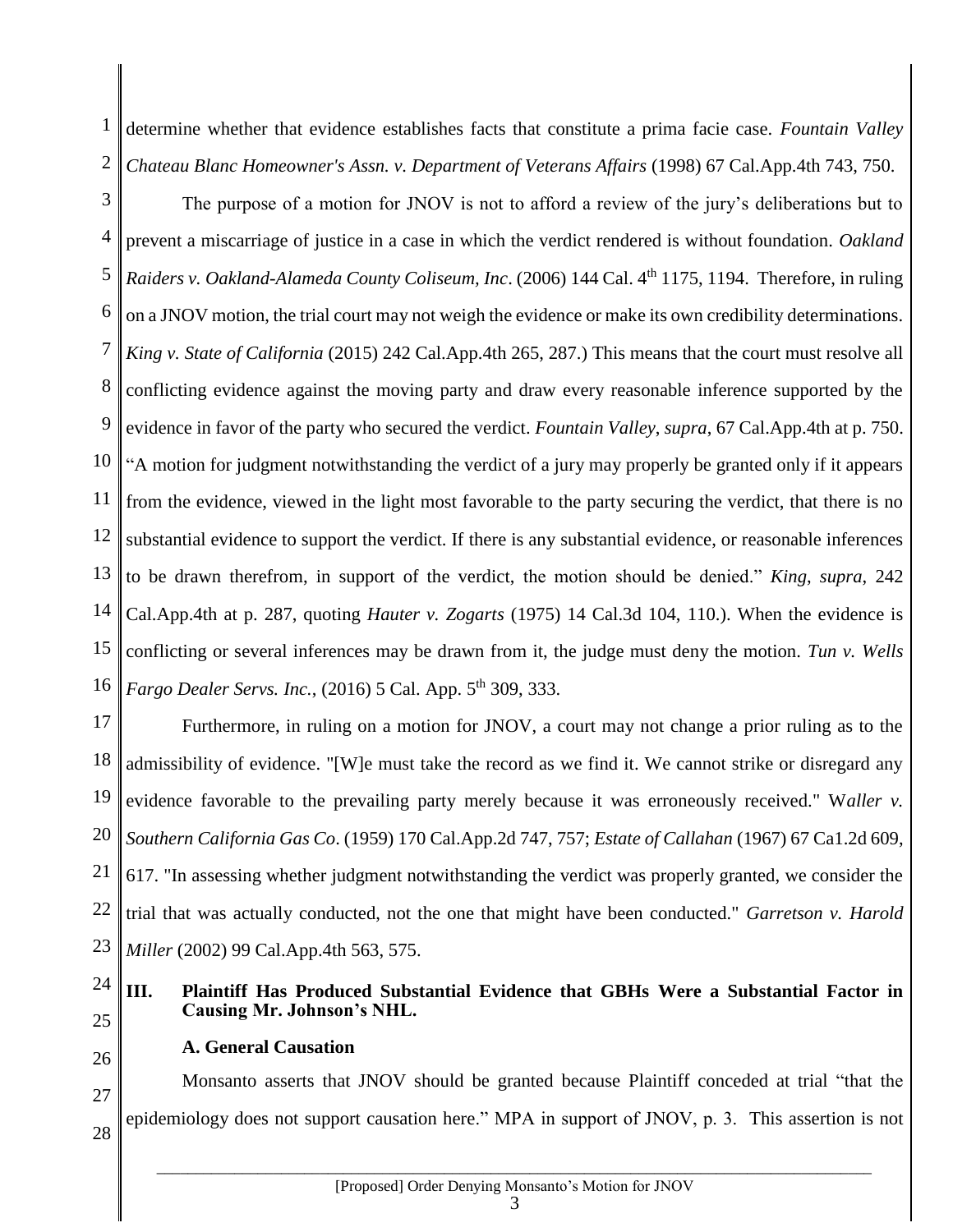| $\mathbf{1}$   | supported in the record. In fact, Plaintiff argued in closing that that the epidemiology did in fact support                                                                                       |
|----------------|----------------------------------------------------------------------------------------------------------------------------------------------------------------------------------------------------|
| $\overline{2}$ | causation in conjunction with the animal studies and the mechanistic studies. Tr. at 5063:15-19; 5087:13-                                                                                          |
| 3              | 21; 5108:15-20. The epidemiology is inextricably linked with the animal and mechanistic data                                                                                                       |
| $\overline{4}$ | considered in the experts' causal analyses. The animal and mechanistic studies provide assurance to                                                                                                |
| 5              | Plaintiff's experts that the association seen in the epidemiology studies is indeed a causal association.                                                                                          |
| 6              | Where, as here, there are different streams of data being considered by an expert, the Federal                                                                                                     |
| 7              | Judicial Center's Reference Manual on Scientific Evidence (3rd. Ed.) p. 21, instructs:                                                                                                             |
| 8              | In applying the scientific method, scientists do not review each scientific study individually for                                                                                                 |
| 9              | whether by itself it reliably supports the causal claim being advocated or opposed. Rather, as the<br>Institute of Medicine and National Research Council noted, "summing, or synthesizing, data   |
| 10             | addressing different linkages [between kinds of data] forms a more complete causal<br>evidence model and can provide the biological plausibility needed to establish the                           |
| 11             | association" being advocated or opposed.                                                                                                                                                           |
| 12             | In reversing a trial court's exclusion of expert testimony, Cooper v. Takeda Pharm. Am., Inc. adopted                                                                                              |
| 13             | this reasoning and held that "piecemeal rejection of individual studies was inappropriate" and it is                                                                                               |
| 14             | essential that the "body of studies be considered as a whole.", 239 Cal. App. 4th 555, 589–90, (2015).                                                                                             |
| 15             | Applying these standards, this Court previously held that:                                                                                                                                         |
| 16             | Johnson's experts do not view epidemiological evidence as dispositive on causationThey<br>conceded that confounding and bias may explain the association found in the epidemiological              |
| 17             | evidence if the epidemiological evidence were viewed in isolation Johnson's experts appreciated<br>the risk the confounders could create an unreliable association between glyphosate exposure and |
| 18             | NHL but believed, in light of the studies they reviewed and the other information that they<br>considered, that potential confounders were not the cause of the association.                       |
| 19             | SJ Order at 6. Plaintiff's experts' offered these exact opinions at the trial of this case. The record makes                                                                                       |
| 20             | clear that "Johnson's experts applied the Bradford Hill criteria" in considering all of the data which both                                                                                        |
| 21             | parties agreed "are an acceptable means of evaluating causality if done correctly." Id. at 11; Wendell v.                                                                                          |
| 22             | GlaxoSmithKline LLC, 858 F.3d 1227, 1235 (9th Cir. 2017) ("The Bradford Hill methodology refers to                                                                                                 |
| 23             | a set of criteria that are well accepted in the medical field for making causal judgments."). Dr. Neugut                                                                                           |
| 24             | testified that "[i]t's the same criteriathat are used in the IARC Monographs, and they are used across                                                                                             |
| 25             | the board by epidemiologists." Tr. 2643:1-4                                                                                                                                                        |
| 26             | Dr. Neugut explained that when you look at epidemiology in isolation you are only looking at a                                                                                                     |
| 27             | "statistical association." Tr. 2641:4-6. In order to reach a conclusion on whether that association is causal                                                                                      |
| 28             |                                                                                                                                                                                                    |
|                | rather than simply statistical, one can apply the Bradford-Hill criteria. Id. at 2642:22-2643:4. Dr. Neugut                                                                                        |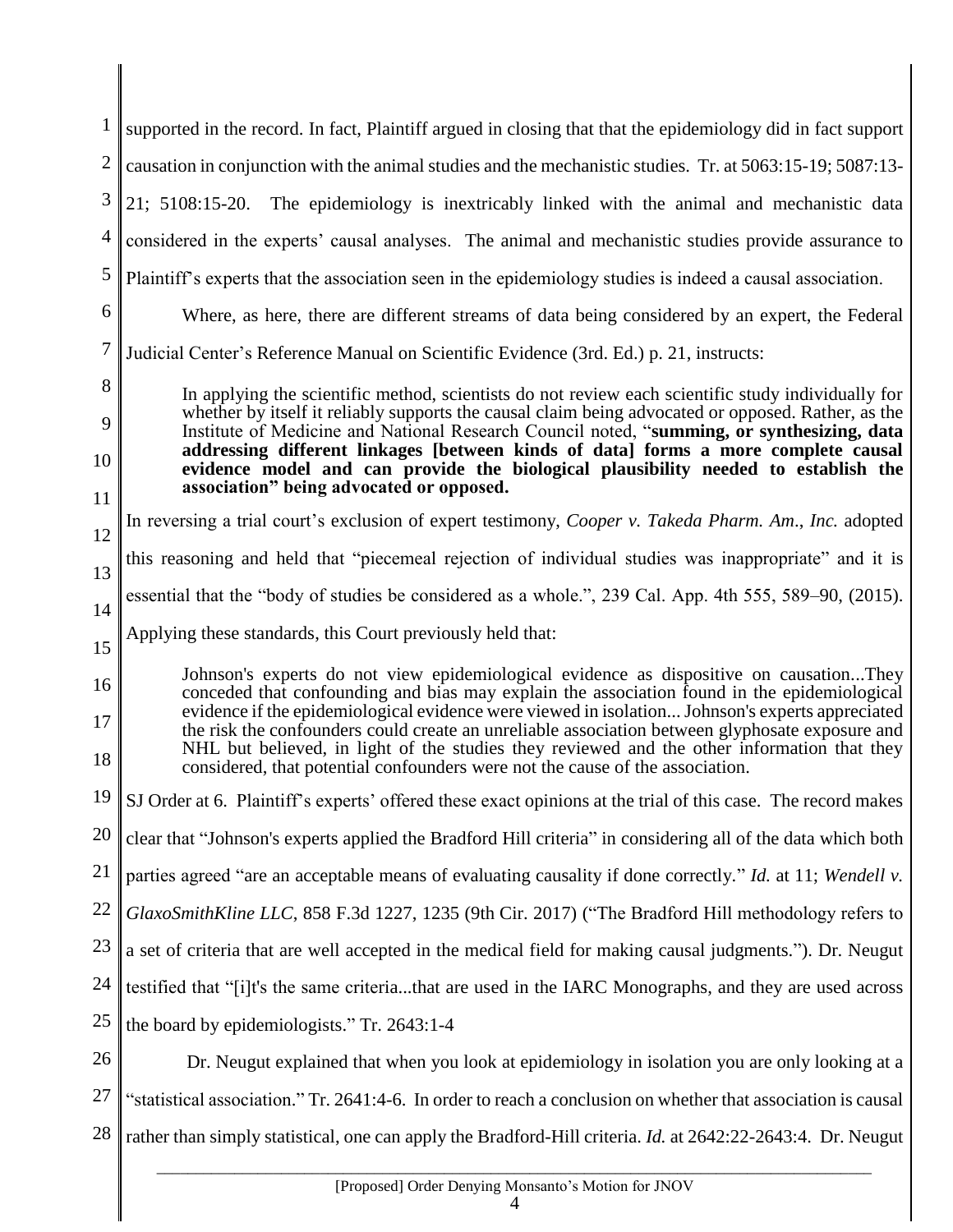1 testified to the importance of biological plausibility to the Bradford-Hill criteria:

Q. Would it be even remotely scientifically correct to just look at the policy [sic]?

A. No. I mean, not to make a causal link based solely on the epidemiology.

Q. You have to look at the totality of the evidence; right?

2

3

4

5

A. That's what I showed in the Bradford-Hill criteria at the end of my direct testimony that you have to incorporate the dose-response relationship, the biological evidence like the toxicology that Dr. Portier spoke about. You have to think about it, you have to look at things, like I said, the specificity and the other factors, consistency the strength of association, et cetera.

6 7 Tr. 2737:4-17. After applying these factors, Dr. Neugut testified that "that there is indeed a causal association between glyphosate and NHL." Tr. 2643:24-26.

8 9 10 11 12 13 14 15 16 17 18 19 20 21 Dr. Portier likewise testified that Bradford-Hill instructs on how to "take epidemiology data and what factors play a role in leading to your decisions that the associations you see are causal and not just associations." Tr. at 2022:8-11. Dr. Portier testified that when the epidemiology is considered alone "there's a demonstrated association" and that "causality is reasonable here." Tr. at 1964:1-17. However, when he considered all of the data, including animal studies, genotoxicity studies, and mechanistic data, Dr. Portier firmly concluded that "glyphosate is carcinogenic, causing NHL in humans." Tr. at 1994:19- 21. Dr. Portier explained that the fact you see lymphomas in every mouse study lends strong support for causality in humans. Tr. at 1834:18-1837:14. Dr. Portier also relied on strong evidence that: (1) GBHs are genotoxic in blood cells and lymphocytes of humans who are sprayed with GBHs (Tr. at 1973:16- 1979:22); and that (2) glyphosate and GBHs have been shown to cause oxidative stress which can operate to promote tumors; (Tr. at 1990:10-1992) as part of his Bradford-Hill analysis. Dr. Nabhan likewise testified that in the absence of clinically controlled studies "you may be able to support these human studies by animal studies that were done." Tr. at 2891:7-9. Dr. Nabhan noted that the oxidative stress findings were important because "there is more oxidative stress" in NHL patients. Tr. at 2822:1-12

22 23 24 25 26 27 28 The testimony of Plaintiff's experts was further supported at trial by the testimony of the IARC working group members, Dr. Aaron Blair and Dr. Matthew Ross. These two completely independent scientists both agreed, based on the totality of the data, that GBHs were "probable" carcinogens. Blair Dep. at 70:10-15, 365:7-25; Ross Dep., 147:07-148:07. Dr. Ross believed that the mechanistic data was so strong that his group would have labeled GBHs a probable carcinogen even if the epidemiology was deemed insufficient. Ross Dep. at 104:7-105:10;147:07-148:07. According to Dr. Ross, "The mechanistic evidence that was deemed strong was the genotoxicity and the oxidative stress classification

5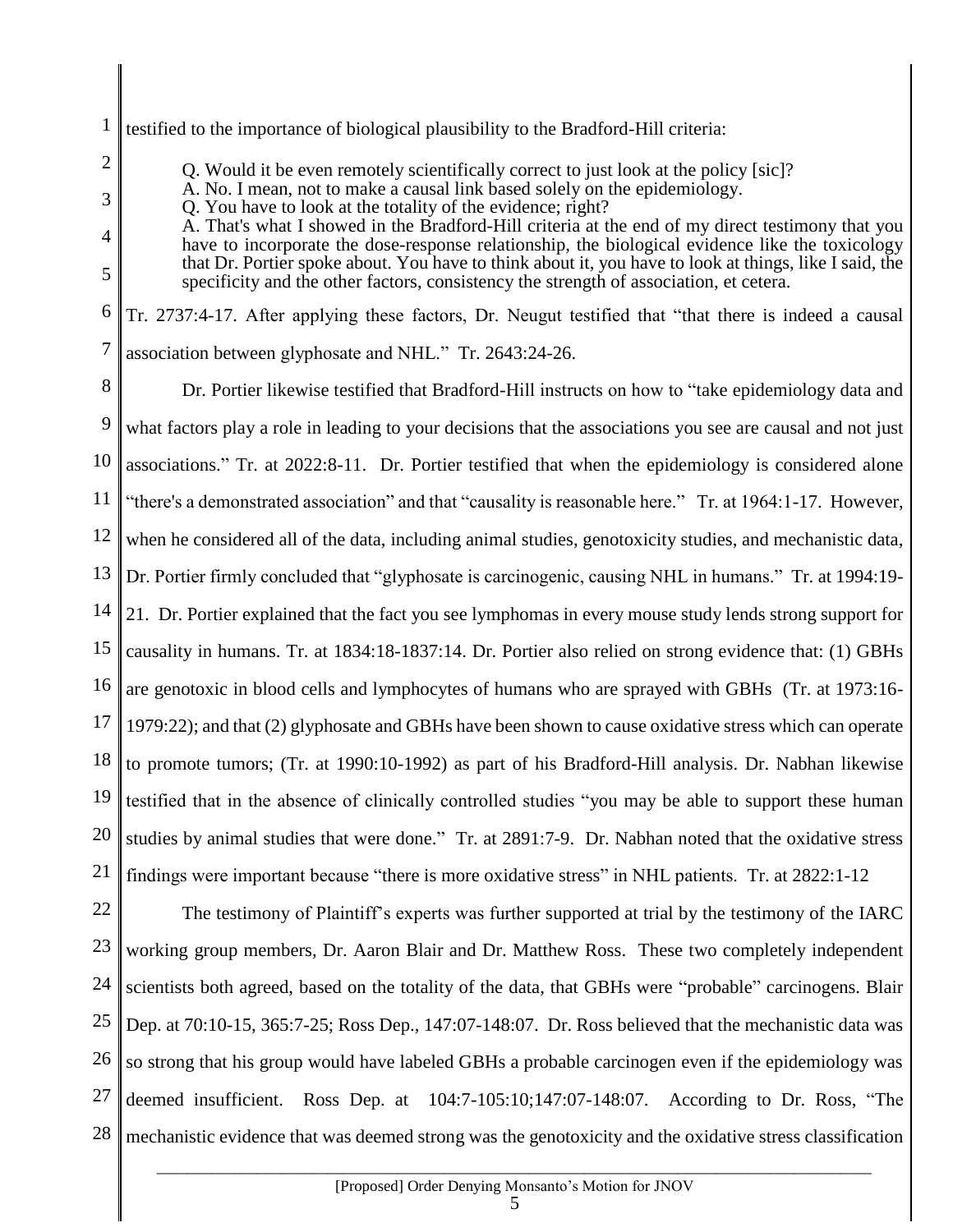1 2 3 . . . .. The important thing, in terms of operable in humans, is the fact that exposed humans showed evidence of genotoxicity, and cultured cells of human origin showed evidence of genotoxicity. Those were -- those then showed that this mechanism may operate in humans." *Id.*

4 5 6 7 8 9 10 11 12 13 14 Dr. Neugut testified that the odds ratio for ever using GBHs from all of the studies combined was about 1.3 - 1.5 for anyone who used GBHs more than once, but he further explained that "if you start to look at dose response of people who are really significantly exposed to glyphosate, got exposed in a more dramatic way, for longer periods of time, for higher doses, they're going to have a significantly higher risk." Tr. at 2617:21-2618-4, 2644:21-2645:1. Dr. Nabhan also reached the same conclusion after his review of the epidemiology studies. Tr. at 2825:9-18, 2827:15-2830:5. Here, McDuffie (2002) showed a statistically significant 2.12 odds ratio for GBH use greater than 2 days per year, Eriksson showed a 2.36 odds ratio for GBH use greater than 10 days and 2.26 odds ratio for greater than 10 years use. P-Exh. 0784 at 19, 23. De Roos (2003) showed a statistically significant doubling of the risk after adjusting for dozens of pesticides.<sup>4</sup> *Id.* at 18. Dr. Sawyer noted that Mr. Johnson's exposure was "far higher than that in the literature . . ." Tr. at 3673:25-3674:16.

15 16 17 18 19 20 21 22 23 24 In *Cooper*, it was proper for an expert offering a case-specific opinion to rely on the dose-duration analyses where the ever exposure analysis did not show an increased risk. 239 Cal. App. 4th 555, 588. (2015) (Proper to rely on secondary dose-response analysis where study "was designed to look first at 'ever exposure' to Actos® as the primary endpoint and then at length of exposure ("dose response") as the secondary endpoint."); *Id.* at 594, n. 18 ("In Azoulay, the authors found a statistically significant hazard ratio of 2.54 for patients exposed to more than 28,000 mg"). Furthermore, it is not necessary for the dose-response findings to be fully-adjusted for other risk factors. *Id.* at 589 (proper to rely on Azoulay even though it did not adjust for "risk factors for bladder cancer such as arsenic, occupational exposures, race/ethnicity"). As in *Cooper*, the epidemiology relied upon by Plaintiff's experts shows a higher risk for NHL in the dose-response analysis compared to the ever-never analysis.

25 26 Plaintiff's experts properly considered the totality of the evidence in opining that GBHs do cause NHL in humans; and in concluding that the epidemiology supports causation. There is thus substantial

27

<sup>28</sup> <sup>4</sup> Epidemiology does not have to show a doubling of the risk to support causation. SJ Order at 10 ("Cooper does not mandate exclusion of these opinions for this purpose even if none of the studies shows a relative risk of greater than 2.0.")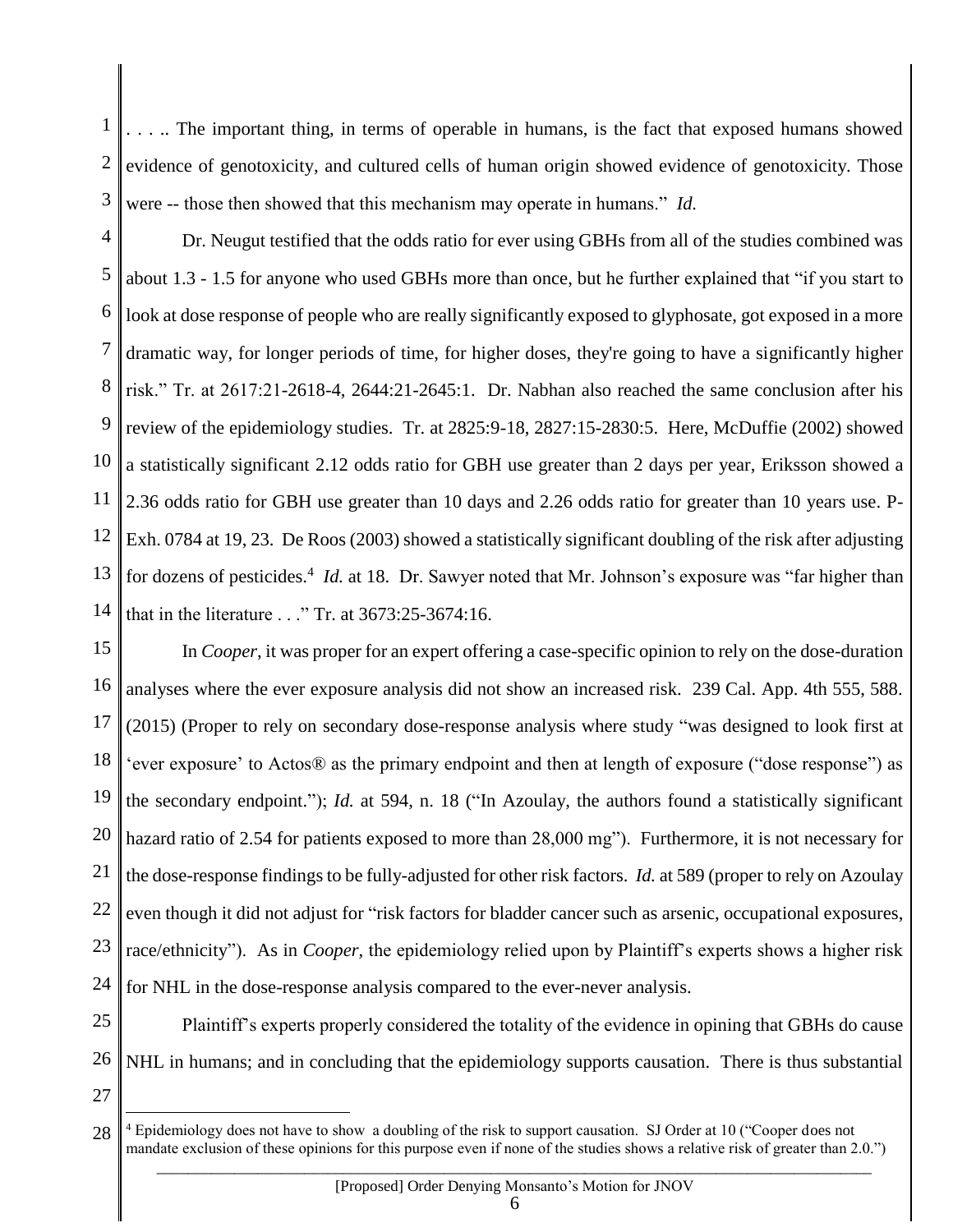1 evidence to support a jury's finding that GBHs can cause NHL.

2

### **B. Specific Causation**

3 4 5 6 7 8 9 Dr. Chadi Nabhan, a hematologist and medical oncologist specializing in the treatment of lymphoid malignancies, testified that Mr. Johnson's exposure to the Roundup formulations was a substantial contributing factor in his development of NHL. Tr. 2799:4-15; 2887:13-18. In reaching his causation opinions, Dr. Nabhan reviewed epidemiology, animal studies, toxicology studies, thousands of pages of Mr. Johnson's medical records, correspondence from Mr. Johnson's employer, and relevant deposition transcripts. *Id*. at 2789-2795. Dr. Nabhan also personally met and examined Mr. Johnson. *Id*. at 2795:16-2796:7.

10 11 12 13 14 15 16 17 18 Dr. Nabhan performed a differential diagnosis to determine whether he could identify the causes of Mr. Johnson's NHL. Tr. 2815:4-17, 2841:17-2842:9. He considered the known risk factors and causes of NHL including age, race, immunosuppressant therapies, autoimmune diseases, skin conditions, occupation, occupational exposures and viruses. *Id*. at 2842-2852. Dr. Nabhan explained that sun exposure, tobacco, and alcohol are not known causes of NHL and could therefore be excluded. *Id*. at 2852-2853. After conducting his differential diagnosis, Dr. Nabhan concluded that Mr. Johnson's only known risk factors were his race (African American) and Roundup exposure. Tr. 2853:19-23. Dr. Nabhan therefore concluded that Roundup was the most substantial contributing factor to Mr. Johnson's NHL. *Id*. at 2853:24-2854:2.

19 20 21 22 23 Monsanto contends that Dr. Nabhan's testimony is unreliable and inadmissible because Dr. Nabhan did not adequately consider and definitively rule out idiopathic<sup>5</sup> causes of Mr. Johnson's NHL. Monsanto does not argue that Dr. Nabhan ignored other identifiable causes or known risk factors but, rather, that Dr. Nabhan failed to account for the unknown. Tr. 4949:16-20. Dr. Nabhan's trial testimony, however, confirms that he did in fact consider idiopathic causes in reaching his causation opinions.

24 25 26 Dr. Nabhan does not dispute that he is unable to identify a cause of NHL in the majority of his patients. Tr. 2990:6-14; 2997-2998. Nonetheless, Dr. Nabhan opined that Mr. Johnson's cancer was not idiopathic and that there was substantial evidence that his NHL was caused by his exposure to the

27

<sup>28</sup> <sup>5</sup> A disease that is idiopathic is one that does not have a known cause. *Wendell v. GlaxoSmithKline LLC*, 858 F. 3d 1227, f. 3 (2017)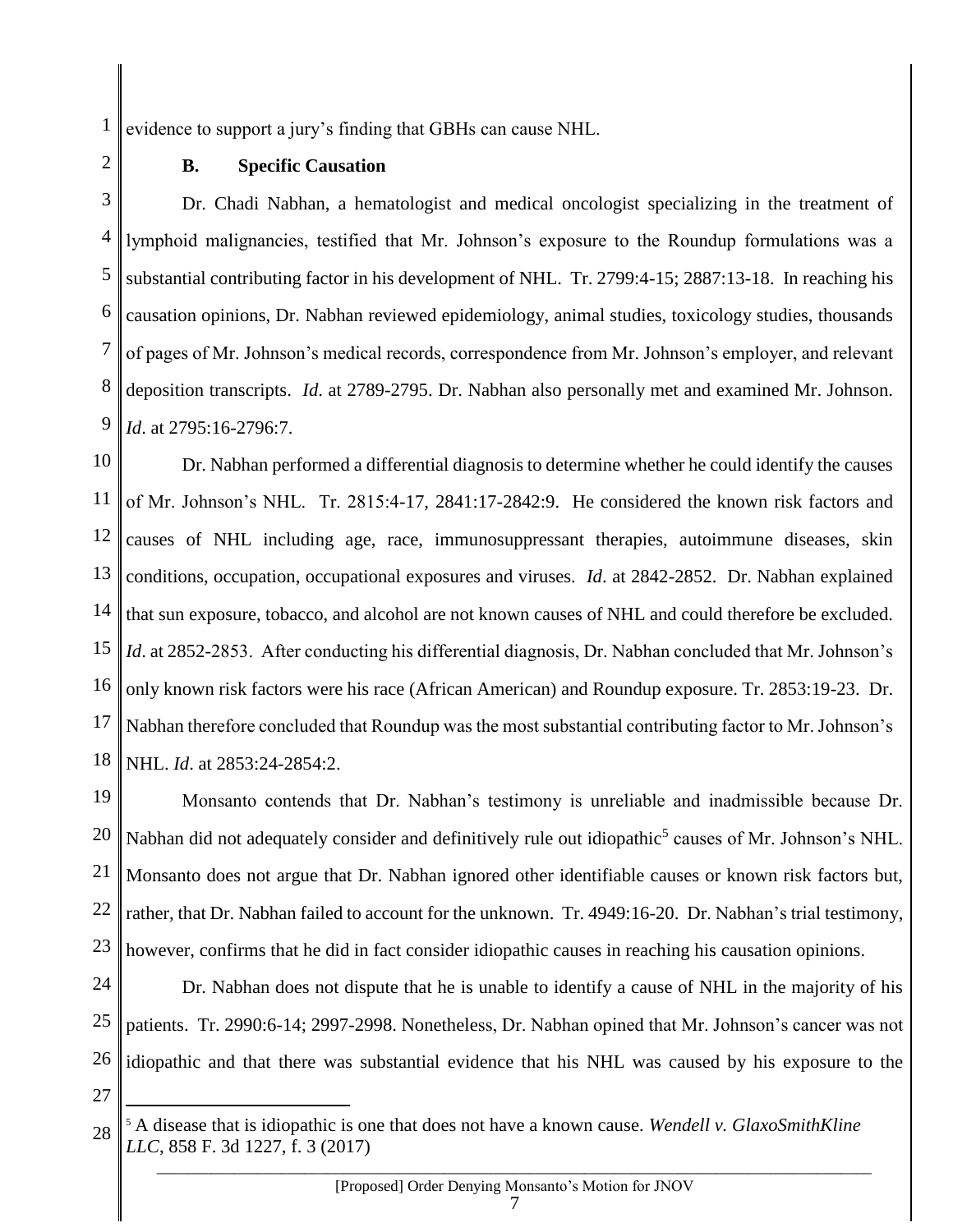1 2 3 4 Roundup: a "known carcinogen causing non-Hodgkin's lymphoma." Tr. 2997:5-10. Dr. Nabhan explained that because Mr. Johnson was much younger than the average patient who developed the disease this raised a "red flag" that his cancer is not likely to be idiopathic and more likely to be caused by an exposure. <sup>6</sup> Tr. 2842:23-2844:19.

5 6 7 8 9 10 11 This testimony is sufficient under the applicable substantial factor test for causation. It is not necessary for Plaintiff to "establish the negligence of the defendant as the proximate cause of injury with absolute certainty *so as to exclude every other possible cause of a plaintiff's illness*, even if the expert's opinion was reached by performance of a differential diagnosis." *Cooper v. Takeda Pharmaceuticals,* (2015) 239 Cal. App.  $4<sup>th</sup> 555$ , 578 (emphasis in original). JNOV would only be appropriate "if the existence of an alternative explanation, supported by substantial evidence and not mere speculation, as a matter of law *defeated* the explanation proffered by [plaintiff]." *Id*.

12 13 14 15 16 17 18 19 20 21 Dr. Nabhan's methodology in this case is nearly identical to the differential diagnosis accepted by the Court of Appeals in *Cooper v. Takeda Pharmaceuticals,* (2015) 239 Cal. App. 4th 555. Indeed, the trial court in *Cooper* excluded plaintiff's expert oncologist, in part, on the expert's acknowledgment that "he has a lot of patients in this age group who have bladder cancer, and he can find no cause." *Id*. at 593. The expert in *Cooper* further acknowledged that "there are so many possible causes and so much still unknown about the causation of bladder cancer..." *Id.* at 585. However, the Court held that "[b]are conceivability of another possible cause does not defeat a claim: the relevant question is whether there is 'substantial evidence' of an alternative explanation for the disease." *Id*. at 586. Here there is no substantial evidence of an alternative explanation put forth by Defendant that could defeat Plaintiff's claim as a matter of law. *Id.* at 578.

22 23 24 The decision in *Wendell v. GlaxoSmithKline LLC*, 858 F. 3d 1227 (2017) is also instructive. The plaintiff in *Wendell*, like Mr. Johnson, was diagnosed with a T cell lymphoma, a subtype of NHL. *Id*. at 1231. The trial court excluded plaintiff's causation experts on the basis that "they could not completely

25

26

<sup>27</sup> 28 <sup>6</sup> *See e.g.* (W.D. Ky. Apr. 28, 2011) *Dickson v. Nat'l Maint. & Repair of Kentucky, Inc*., No. 5:08-CV-00008, 2011 WL 12538613, at \*11 (The Court finds that Dr. Brautbar's differential diagnosis adequately accounts for other possible causes of Plaintiff's disease, including idiopathic origin. Dr. Brautbar specifically noted the fact that Plaintiff was young when he was diagnosed with multiple myeloma, which is exceptionally rare.")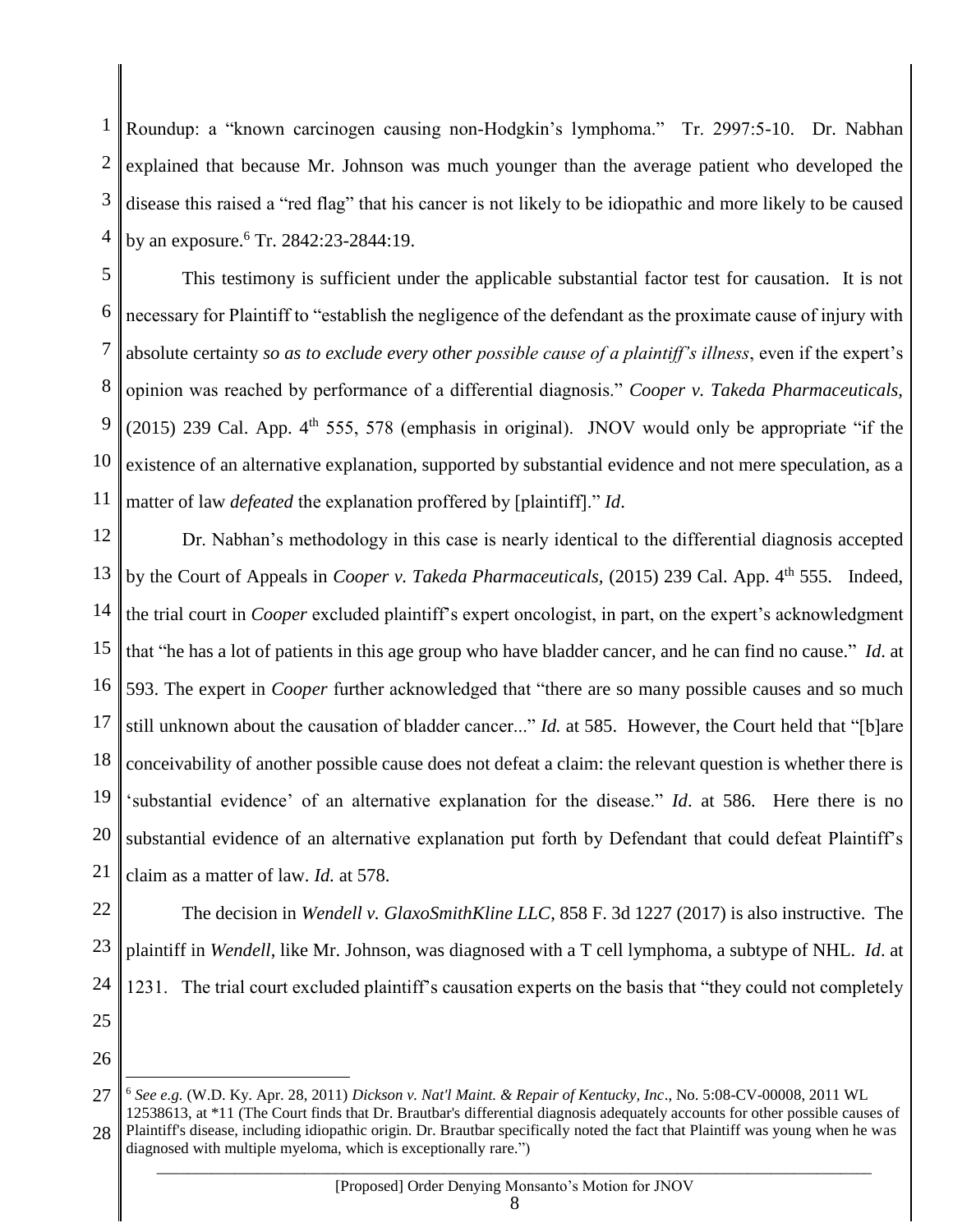1 2 3 4 5 rule out the possibility that [plaintiff's cancer] was idiopathic." *Id.* at 1237.<sup>7</sup> The Ninth Circuit held that the trial court abused its discretion by excluding case-specific causation opinions on the basis of a high rate of idiopathic cancer and the inability to rule out an idiopathic origin. *Id.* The Court explained: We do not require experts to eliminate all other possible causes of a condition for the expert's testimony to be reliable. It is enough that the proposed cause "be a substantial causative factor." This is true in patients with multiple risk factors, and analogously, in

cases where there is a high rate of idiopathy. *Id*. (internal quotations omitted).

7 8 9 10 Dr. Nabhan's testimony, and the inferences drawn therefrom, demonstrate that he adequately considered idiopathic causes in performing his differential diagnosis. In the absence of any substantial evidence that some "unknown" cause might have affected Mr. Johnson there is no basis for this Court to exclude Dr. Nabhan's causation testimony.

11

6

# **IV. PUNITIVE DAMAGES**

12 13 14 15 16 17 18 19 20 In denying Monsanto's motion for nonsuit, this Court allowed the issue of punitive damages to be submitted to the jury. Based on Plaintiff's evidence, this Court could not hold, as a matter of law that "no reasonable jury could find the plaintiff has presented clear and convincing evidence on the disputed issue." *Hoch v. Allied-Signal, Inc*., 24 Cal.App.4th 48, 60. Whether the *court* deems the plaintiff's evidence less than clear and convincing is not the standard. "Where reasonable minds could differ as to whether the evidence would support punitive damages, the resolution of the conflicting inferences and the weighing of opposing evidence is for the jury; for the court to grant a nonsuit in that circumstance, or the appellate court to affirm a judgment of nonsuit, would be to usurp the jury's function." *Id*. at 59. The evidence supporting punitive damages, viewed in the light most favorable to the Plaintiff,

21 was summarized by this Court in denying summary judgment:

- 22
- 23

24

27

The internal correspondence noted by Johnson could support a jury finding that Monsanto has long been aware of the risk that its glyphosate-based herbicides are carcinogenic, and more dangerous than glyphosate in isolation, but has continuously sought to influence the scientific literature to prevent its internal concerns from reaching the public sphere and to bolster its defenses in products liability actions.

25 SJ Order at 45. Judge Karnow noted that "intentionally marketing a defective product knowing that it

26 might cause injury and death is highly reprehensible" *Id.* (citing *Boeken v. Philip Morris Inc.* (2005)127

<sup>28</sup>  $\overline{a}$ <sup>7</sup> Like Dr. Nabhan, the expert in *Wendell* considered the fact that plaintiff's NHL might have been idiopathic but that "when you have a patient with obvious and known risk factors, you tend to assume that those risk factors were the cause." *Wendell,* 858 F. 3d at 1235.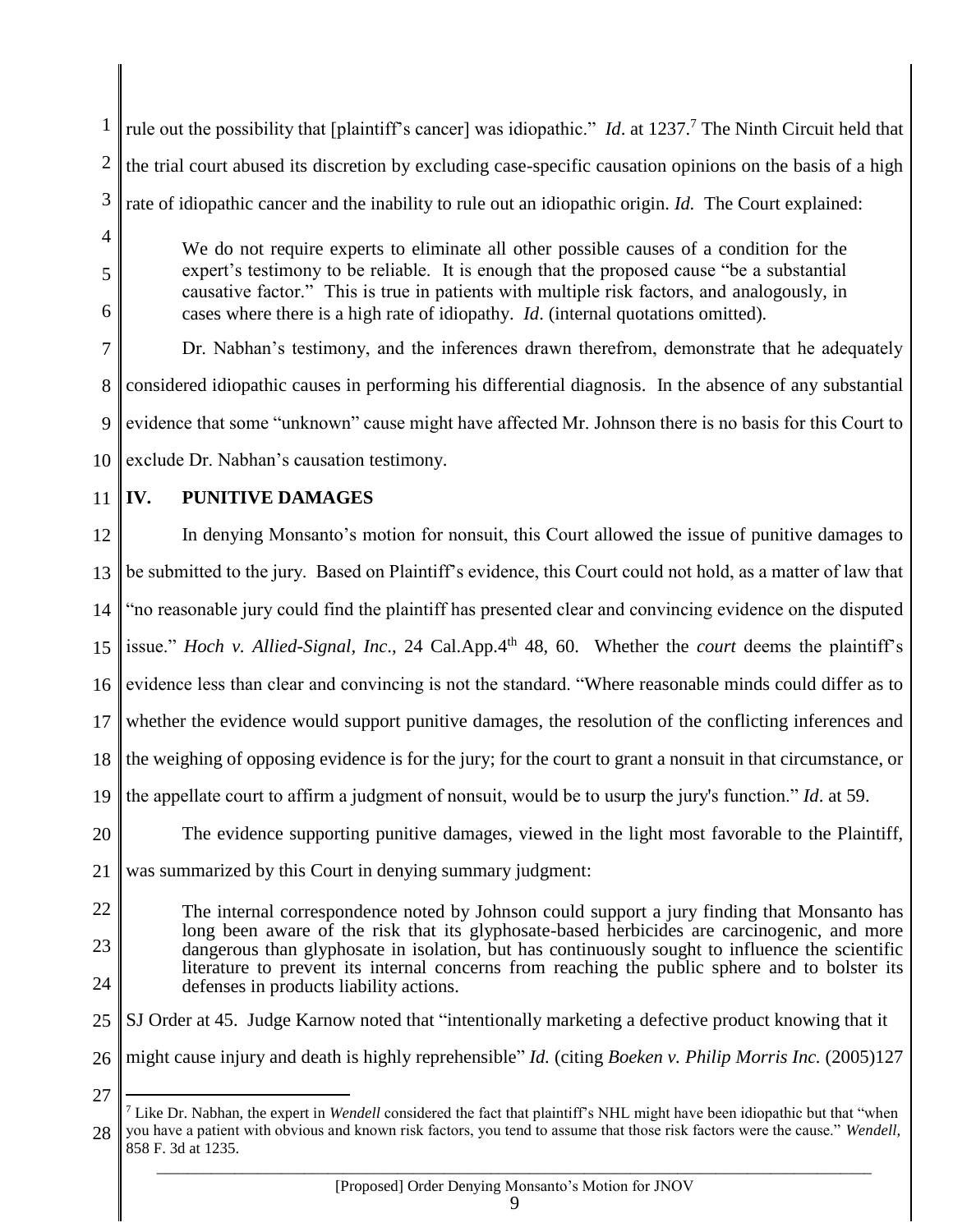1 Cal.App.4th 1640, 1690.

 $\overline{a}$ 

2 3 4 5 6 7 8 9 10 11 12 At JNOV this Court may not weigh the credibility of Monsanto's arguments that its subjective belief in the safety of glyphosate and regulatory approval absolves it of liability. "The law in California is that punitive damages are permitted in product liability actions precisely because '[g]overnmental safety standards and the criminal law have failed to provide adequate consumer protection against the manufacture and distribution of defective products. [Citations.] Punitive damages thus remain as the most effective remedy for consumer protection against defectively designed mass produced articles. *Buell– Wilson v. Ford Motor Co*. (2006) 141 Cal.App.4th 525, 562 vacated on other grounds in *Ford Motor Co. v. Buell–Wilson* (2007) 550 U.S. 931, 127 S.Ct. 2250<sup>8</sup> (citing G*rimshaw v. Ford Motor Co*. (1981) 119 Cal.App.3d 757, 810). Furthermore, punitive damages are available even where "there was a 'reasonable disagreement' among experts" *Id.* at 559-560. The jury is "entitled to" reject the claims of Defendant's experts in reaching a verdict on punitive damages. *Id.*

13 14 15 16 17 18 19 20 Monsanto is not absolved of responsibility based on testimony of its employees that they did not believe the results of studies showing that GBHs were genotoxic or carcinogenic. Monsanto has a duty to "warn of the potential risks" of GBHs and not just the ones its scientists agree with. CACI 1205. "If the sole opinion(s) of one biased actor within that complex system can govern and control the nature, timing, and dissemination of information, and warnings, the system breaks down." *In re Actos (Pioglitazone) Prod. Liab. Litig.*, (W.D. La. Oct. 27, 2014)No. 6:11-MD-2299, 2014 WL 5461859, at \*47 (rejecting contention that Defendant's subjective believe that product does not cause cancer precludes a finding of punitive damages).

21 22 23 24 25 26 Under the exemplary damage statute "malice does not require actual intent to harm. [Citation.] Conscious disregard for the safety of another may be sufficient where the defendant is aware of the probable dangerous consequences of his or her conduct and he or she willfully fails to avoid such consequences." *Pfeifer v. John Crane, Inc*. (2013) 220 Cal. App. 4th 1270, 1299. Furthermore, Courts have long recognized that when circumstantial evidence supports an inference that a manufacturer puts

<sup>27</sup> 28 <sup>8</sup>Although this opinion was vacated with respect to constitutional limits of punitive damage awards, the California Supreme Court continues to cite this case with respect to the availability of punitive damage awards. *Boeken v. Philip Morris USA, Inc*. (2010) 48 Cal. 4th 788, 796.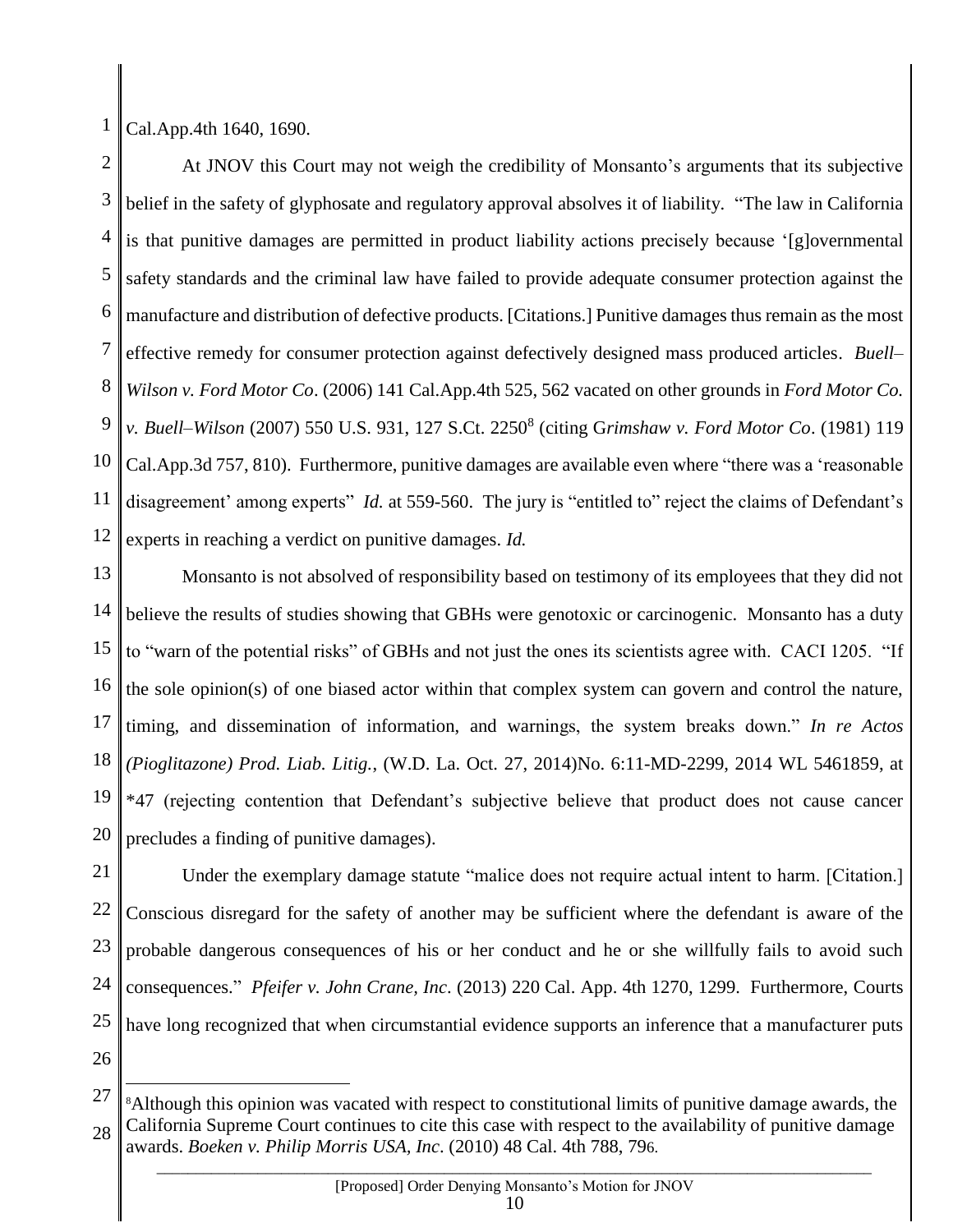1 2 3 4 5 6 its own interests ahead of the safety of consumers, punitive damages are warranted. *Grimshaw v. Ford Motor Company* (1981) 119 Cal.App.3d 757, 813,814; *West v. Johnson & Johnson Products, Inc.* (1985) 174 Cal.App.3d 831, 869 supra, (affirming award of punitive damages where evidence showed that adequate testing would have revealed an association between tampon use and toxic shock, that the manufacturer's testing was inadequate, and that the manufacturer decided not to do any further testing even with faced with consumer complaints.)

7 8 9 10 11 Here, the evidence demonstrates that Monsanto was regularly being informed of valid science demonstrating that their GBH produces had the potential to harm, but sought to combat that evidence rather than share that information with its customers. Monsanto's conduct was laid out in a May 26, 1999 email from Dr. William Heydens describing Monsanto's overall agenda as getting "people to get up and shout Glyphosate is Non-toxic[.]'" in order to counter negative data. Ex. 378.

12

## **A. Monsanto's Early Regulatory Action Support Jury's Punitive Damages Findings:**

13 14 15 16 17 18 On March 13, 1985, nine days after the EPA proposed to classify glyphosate as a Class C [possible] oncogene based on a mouse study showing an increase in kidney tumors, Monsanto's argued to the EPA that it should not move forward with classifying glyphosate as a possible carcinogen because "the initiation of formal regulatory action would have serious negative economic repercussions." Tr. at 3851:20-22, 3996:11-13. The EPA then requested that Monsanto repeat the mouse study using more animals to increase the power of the study, but Monsanto refused. 3895:19-3897:19.

19

### **B. Monsanto's Handling of Dr. Parry's Report Supports Jury's Punitive Damages Findings:**

20 21 22 23 24 25 26 27 28 Plaintiff presented evidence that Monsanto disregarded the opinions and advice of Dr. James Parry regarding the genotoxicity of glyphosate and glyphosate-based herbicides (GBHs). In the 1990's, several published studies concluded that glyphosate was genotoxic. Monsanto retained Dr. James Parry ("Dr. Parry") "a recognized genotox expert" to review these independent studies. Exhibit 263 at 2. Dr. Parry concluded in 1999 that "[t]he overall data provided by the four publications provide evidence to support a model that glyphosate is capable of producing genotoxicity both in vivo and in vitro by a mechanism based upon the production of oxidative damage." Farmer Tr. at 151:13-25. Dr. Parry then examined Monsanto's internal studies and did not change his conclusions. Ex. 220, p. 12. Dr. Parry pointed out that there was an "absence of adequate data" to make a firm conclusion about the genotoxicity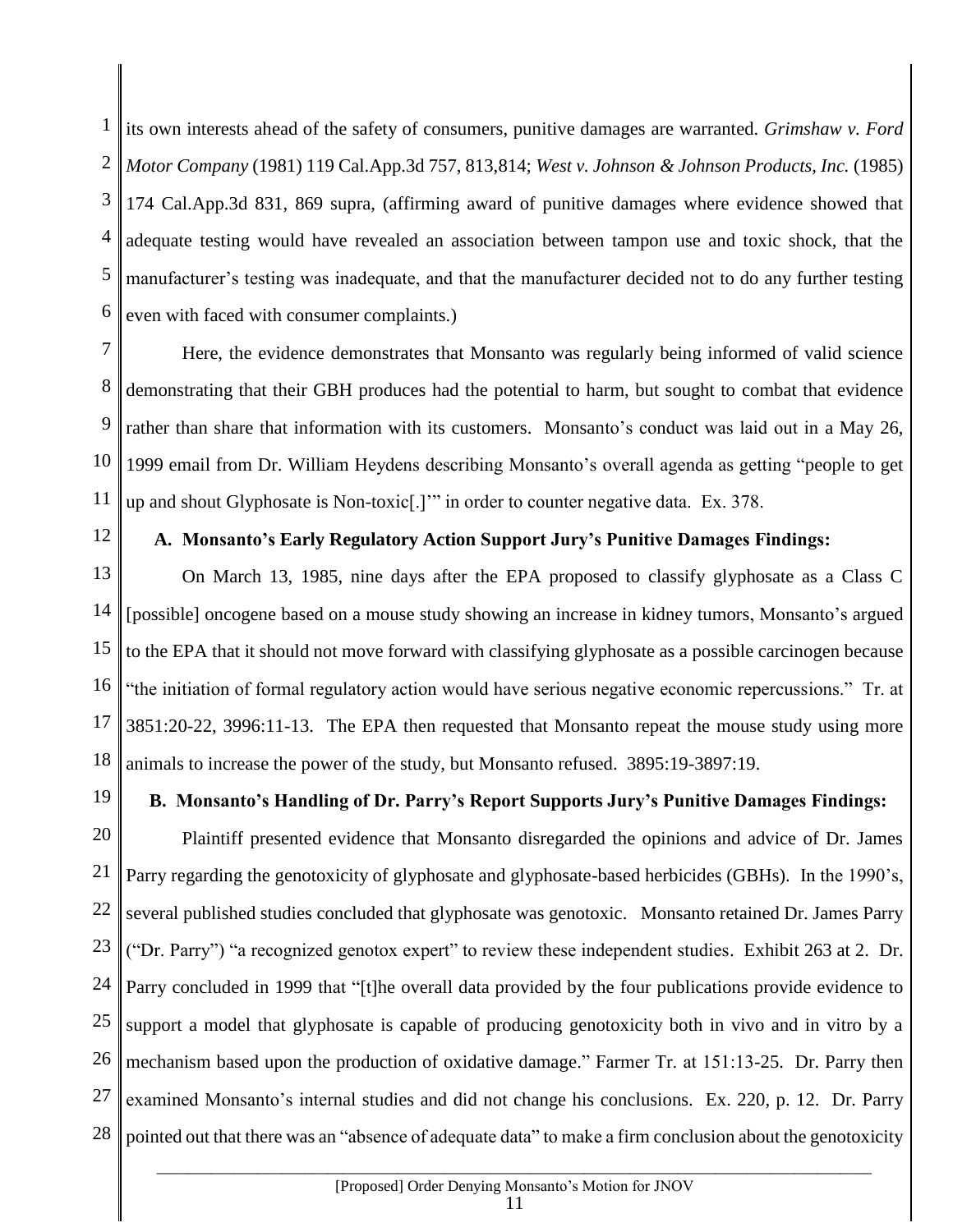1 2 3 4 5 6 7 8 9 10 of GBHs. *Id.* He recommended a series of eight experiments to be conducted to determine if GBHs are genotoxic and then consider the "possibility of susceptible groups within the human population." *Id.* at pp. 33-34. Dr. William Heydens of Monsanto, upon receiving the Parry Report decided that Monsanto simply is not "going to do the tests Parry suggests." Ex. 221. Dr. Portier, Plaintiff's expert, reviewed Dr. Parry's recommendations and Monsanto's testing and concluded that Monsanto conducted only one of the eight experiments recommended by Dr. Parry. Tr. 1997:19-22 (Q. So of all of Dr. Parry's recommendations asking for affirmative action, only one of them was done in this study? A. Yes.). Defendant produced no experts to rebut Dr. Portier's opinion. Dr. Parry even offered to conduct the tests for Monsanto, but Monsanto refused to provide him the necessary samples after it discovered that there was a mutagenic response with the tallow amine (a surfactant in GBHs) sample. Ex. 267, p. 6.

# 11

# **C. Monsanto's Ghostwriting Practices Support the Jury's Punitive Damages Findings:**

12 13 14 15 16 17 18 Despite Dr. Parry's conclusion in 1999 that glyphosate and GBHs could be genotoxic and that more testing was needed, Monsanto proceeded to ghostwrite a paper (Williams (2000)) that contained the material misrepresentation that "under present and expected conditions of use, Roundup herbicide does not pose a health risk to humans." Heydens Dep. at 402:1-4. Williams (2000) also makes the claim that GBHs are "non-carcinogenic and non-genotoxic." Id. at 1888:7-11. A jury could find these statements false because Dr. Parry's data and the earlier studies he analzyed indicated that Roundup may indeed pose a health risk to humans and may be genotoxic.

19 20 21 22 23 24 25 26 27 No Monsanto employee is listed as an author on Williams (2000) despite the fact that William Heydens admits in a 2015 email that Monsanto did "the writing" and the experts just "edit and sign their names, so to speak." P-Exh. 362, at 2. Dr. Heydens denies at deposition what he admitted in this email, but the jury was entitled to believe his admission in the email and disbelieve his contradictory deposition testimony. 402:1-404:12. Dr. Heydens is referenced in the acknowledgement section for providing "scientific support," but that acknowledgement is false because it does not provide readers with the vital information that Monsanto employees actually wrote the paper and that the experts simply edited and signed their names. *Id.* The reader is not informed that the conclusions of Williams (2000) are the conclusions of Monsanto and not an independent assessment of the evidence.

28

Plaintiff presented evidence that ghostwriting is "unethical" and "deceptive;" and that there are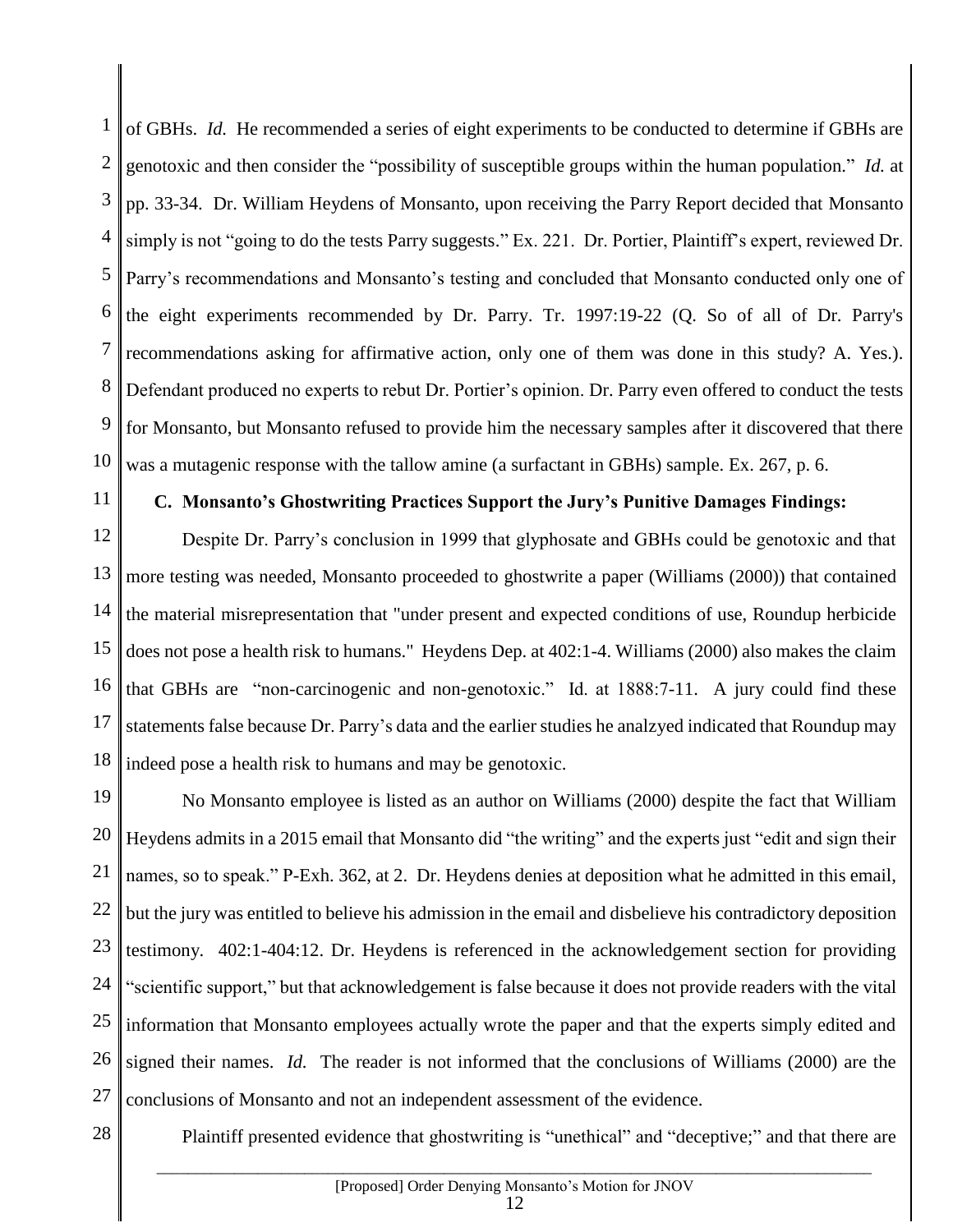1 2 guidelines that "everyone goes by" in determine what is "honest/ethical" in authorship. Ex. 261. Plaintiff's expert, Dr. Charles Benbrook, testified that ghostwriting is unethical:

3

4

5

A. Because it's very important for people reading the scientific literature to have knowledge of who conducted the research and interpreted the results and wrote the paper. That's considered very important in evaluating the quality of the research, the reliability of the research, the independence of the research, whether there was a conflict of interest of some sort. So it's truthfulness in authorship is a central feature of scientific publishing integrity.

6 7 8 Tr. at 3898:10-23. If Monsanto is listed as an author, the reader would give the conclusion less weight because as noted by Daniel Goldstein, Monsanto's Director of Medical Toxicology, "we have some limitations on our credibility when we are speaking as Monsanto publicly." Goldstein Tr. at 75:22-25.

9 10 11 12 13 14 15 16 For example, a Monsanto employee who drafted a manuscript on the genotoxicity of GBHs in 2012 was removed as an author because "the manuscript turned into such a large mess of studies reporting genetoxic effects, that the story as written stretched the limits of credibility among less sophisticated audiences." P-Exh. 445, p. 2. Therefore, it was decided that a way to "help enhance credibility is to have an additional author on the papers who is a renowned specialist in the area of genotoxicity. Monsanto identified Dr. David Kirkland as the best candidate." Id. This paper was written for the specific purpose of being "a valuable resource in future product defense against claims that glyphosate is mutagenic or genotoxic." P-Exh. at 443. Claims made by Plaintiff in this litigation.

17 18 19 20 21 22 23 24 Defendant acknowledges that Williams (2000) was important for its business. In a 2010 PowerPoint describing Williams (2000) as an "invaluable asset", Monsanto notes that they are facing "regulatory reviews" with an increased "focus on claims in the peer-reviewed literature." P-Exh. 373 at 17. Monsanto notes that "Williams has served us well in toxicology over the last decade," but they need a "stronger arsenal of robust papers scientific papers." Id. Because of the need for a stronger arsenal, Monsanto proceeded to ghostwrite parts of at least three more articles relating to genotoxicity and carcinogenicity of GBHs. P-Exh. 258, P-Exh. 445, p. 2, P-Exh. 391 at 3. Williams (2000) and the Kier and Kirkland article were relied upon by the EPA in evaluating glyphosate in 2016. D-Exh. 2481, p. 99.

25 26 27 28 Defendant additionally participated in ghostwriting to gain an advantage in this litigation. Due to the "severe stigma" of the IARC classification of glyphosate as a 2A carcinogen, Monsanto decided to ghostwrite a new article to "Provide additional support ('air cover') for future regulatory reviews" and for "litigation support." P-Exh. 391 at 3. Monsanto decided that the "majority of writing can be done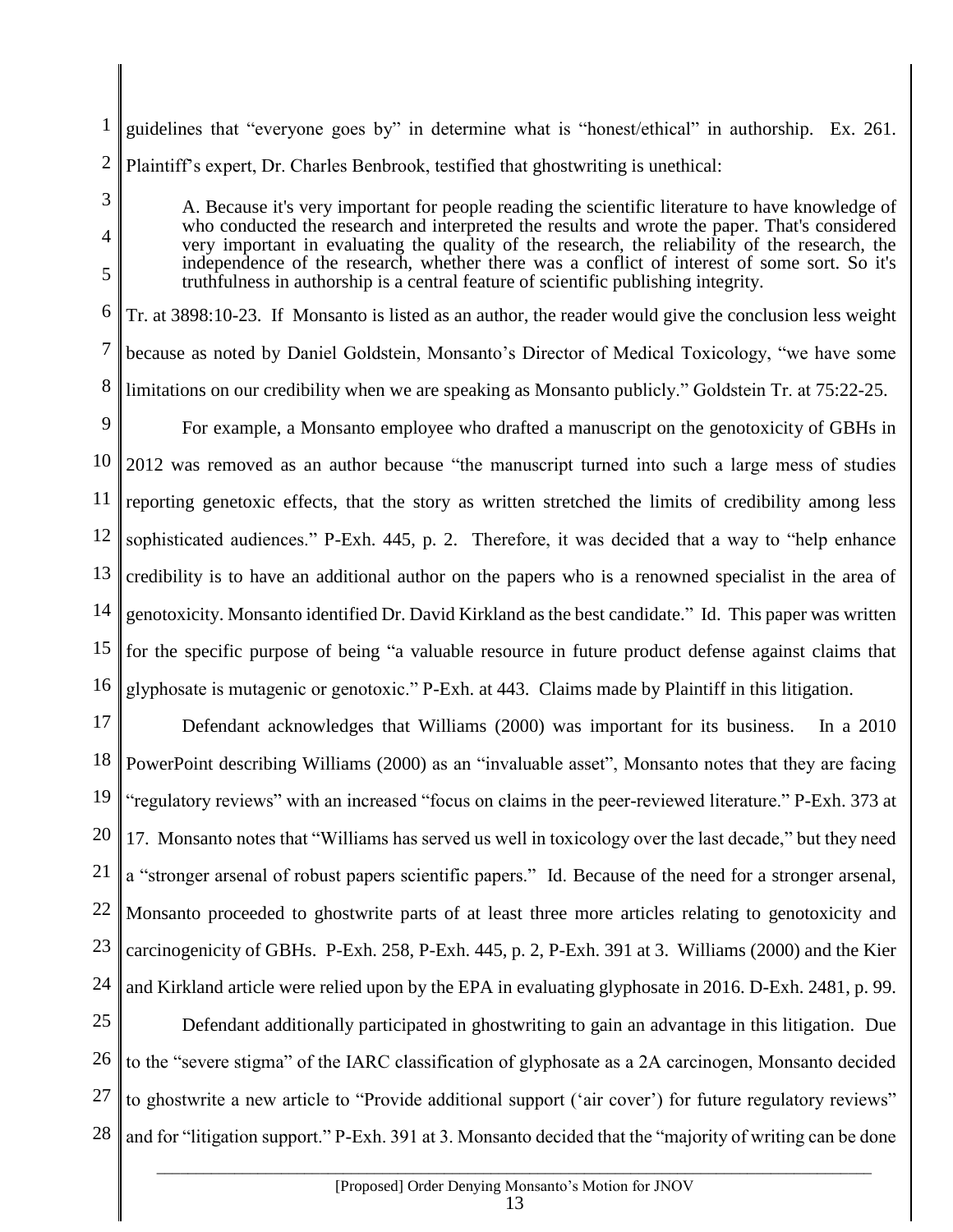1 2 3 4 5 6 7 by Monsanto." Id. at 6. Monsanto's legal department considered this plan "Appealing" and "best if use big names." Id. at 11. The ghostwritten article became Williams (2016) and was published nine months after Mr. Johnson filed this lawsuit. In the article, Monsanto falsely claims "that neither any Monsanto Company employees nor any attorneys reviewed any of the expert panel manuscripts prior to submission to the journal." Heydens Tr. at 129:1-130:25. In fact, evidence demonstrates that Monsanto wrote portions of it and had final say on the editing of the paper. Id. at 129:1-130:25, 161:3-166:16. Monsanto's deep involvement in the paper is documented in P-Exhs. 363, 366, 368, 369, 371, 373, 394.

8

# **D. Known Risks and Failure to Test the Formulated Product Support Punitive Damages:**

9 10 11 12 13 14 15 16 17 18 19 Despite Dr. Parry's concerns about the genotoxicity and synergistic effect of surfactants. Defendant admits that it has never conducted a long-term carcinogenicity test with GBH. Tr. at 3850:8- 21. As noted by Donna Farmer in 2009 in an internal communication "you cannot say that Roundup does not cause cancer … we have not done carcinogenicity studies with 'Roundup.'" P-Exh. 305. Even though Dr. Heydens admitted that the "surfactant played a role" in the George (2010) tumor promotion study, no carcinogenicity studies have ever been conducted on surfactants. 3614:11-14 (Sawyer testimony). P-Exh. 366 at 3. There are known safer alternatives to the surfactants Monsanto sold to Mr. Johnson. Trns. at 3626:15-3627:17. Monsanto employees acknowledge "there are non-hazardous formulations, so why sell a hazardous one?" P-exh. 383. The very fact that a known safer alternative was available that could have been provided to Mr. Johnson for use in the Benicia School yards, but it was not, even after his telephone calls to Monsanto, supports the Jury's finding of punitive damages.

20 21 22 23 24 25 26 27 28 There are known carcinogens in the formulated Roundup product which are not disclosed in the label. Dr. Sawyer testified that the formulated product also contains 1,4-Dioxane and ethylene dioxide "one of the most potent carcinogens known to man" and that the presence of surfactants, such as POEA, increase absorption of Roundup through human skin. Tr. at 3609:21-3610:5, 3633:23-3623:16. In 2002, Monsanto's Mark Martens created a power-point stating "Surfactants are biologically not 'inert', they can be toxic and this must be addressed" P-Exh. 209 at 27. Dr. Marten's stated that the "[t]his in-vivo genotoxicity finding was cause of concern[.]" P-Exh. 209 at 15; Marten Dep. at 176:13-16 ("So now these are your thoughts that the genotoxicity finding in vivo was of concern, correct? A Yes."). However, Monsanto has yet to address the potential carcinogenicity of surfactants.

#### $\_$  ,  $\_$  ,  $\_$  ,  $\_$  ,  $\_$  ,  $\_$  ,  $\_$  ,  $\_$  ,  $\_$  ,  $\_$  ,  $\_$  ,  $\_$  ,  $\_$  ,  $\_$  ,  $\_$  ,  $\_$  ,  $\_$  ,  $\_$  ,  $\_$  ,  $\_$  ,  $\_$  ,  $\_$  ,  $\_$  ,  $\_$  ,  $\_$  ,  $\_$  ,  $\_$  ,  $\_$  ,  $\_$  ,  $\_$  ,  $\_$  ,  $\_$  ,  $\_$  ,  $\_$  ,  $\_$  ,  $\_$  ,  $\_$  , [Proposed] Order Denying Monsanto's Motion for JNOV 14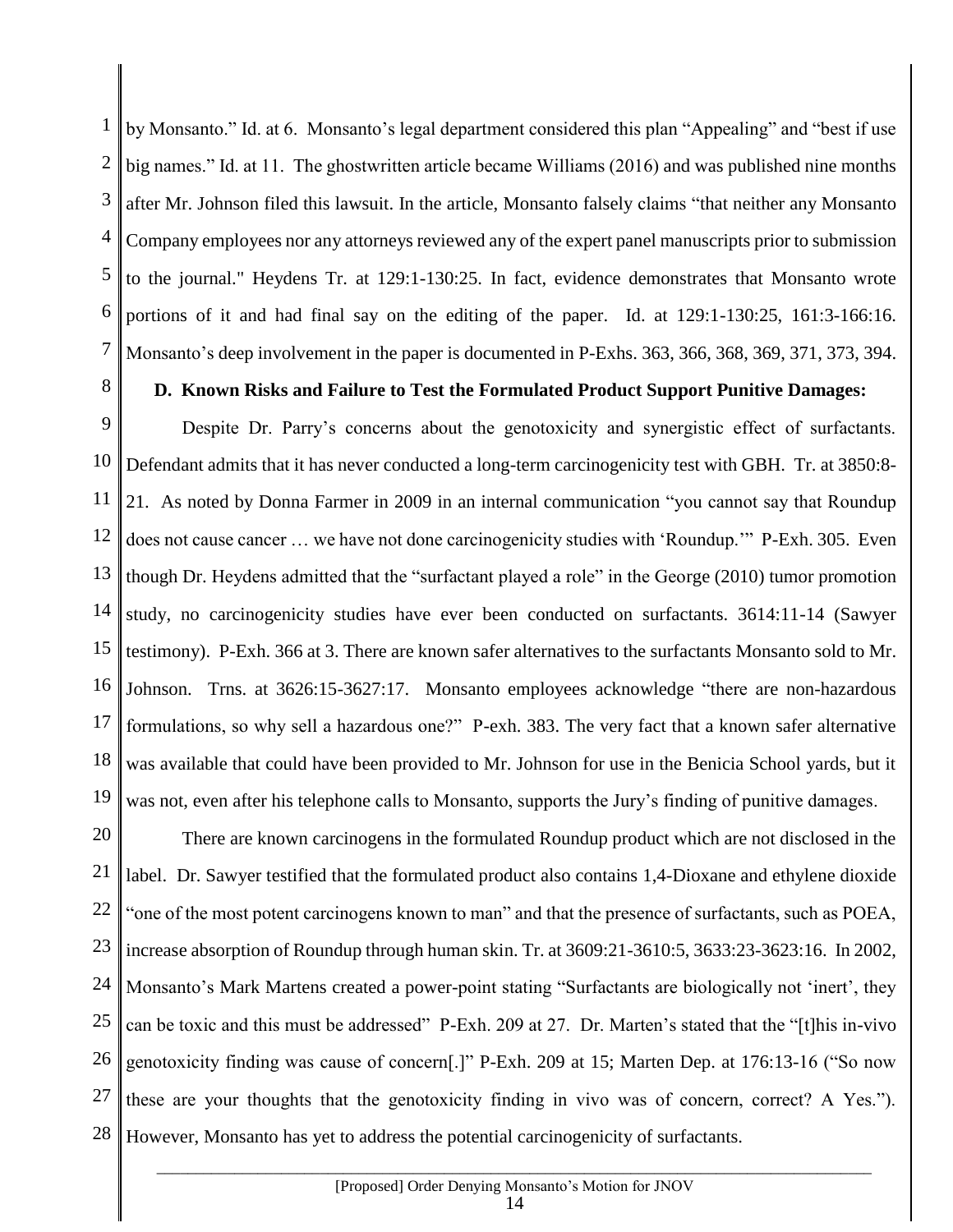1 2 3 4 5 6 7 8 9 Additionally, the Regulatory authorities cited by Monsanto do not evaluate the formulated glyphosate products; they just evaluate the genotoxicity and carcinogenicity of glyphosate in isolation only. The EPA evaluation acknowledges that "[a]s described in Section 7.0 of this document, glyphosate formulations are hypothesized to be more toxic than glyphosate alone. The agency is collaborating with NTP to systematically investigate the mechanism(s) of toxicity for glyphosate and glyphosate formulations. However the focus of this section is the genotoxic potential of glyphosate technical." D-Exh. 2481, p. 98. Dr. Benbrook confirmed that the regulatory authorities relied upon by Defendant "largely base their risk assessments on registrant-done studies and only on the pure active ingredient" Tr. at 3920:16-25. IARC, conversely, conducted a review of the formulated product. *Id.*

10

**E. Monsanto's Ignoring and Combatting Independent Science Supports the Jury's Findings:**

11 12 13 14 15 16 Monsanto had a "Product Safety Center" headed by Dr. Farmer. However, the stated priorities of the safety center were to "Secure the Base," "Defend and maintain the global glyphosate businesses" and "Create Future Growth: Pipeline, Regulatory Approval, Commercial Launch, and Market Expansion." P-Exh. 271, at 2. These goals are incompatible with human safety and preclude an honest and fair assessment of the findings of independent scientists regarding the genotoxicity and carcinogenicity of GBHs.

17 18 19 20 21 Evidence supports a finding that Dr. Farmer sent her employees to dissuade the authors of the McDuffie (2001) from publishing data about GBHs showing an increased risk of NHL. P-Exh. 309, 311, Donna Farmer congratulates John Acquavella and Dan Goldstein for being able to get the glyphosate results out of the abstract. P-Exh. 312 ("the fact that glyphosate is no longer mentioned in the abstract is a huge step forward – it removes it from being picked up by abstract searches!").

22 23 24 25 26 27 28 In 2003, the National Cancer Instute Study (NCI) from DeRoos is published showing a statistically significant doubling of the risk of NHL for Glyphosate. Monsanto states that the findings "may add more fuel to the fire for Hardell, et al." P. Exh. 314. Hardell also found an increased risk of NHL with glyphosate. Monsanto states "It looks like NHL and other lymphopoetic cancers continue to be the main epidemiology issues both for glyphosate alachlor." Id. In 2008, the Eriksson study was published showing a statistically significant doubling of the risk of NHL for glyphosate users. Donna Farmer states "[w]e have been aware of this paper for awhile and knew it would only be a matter of time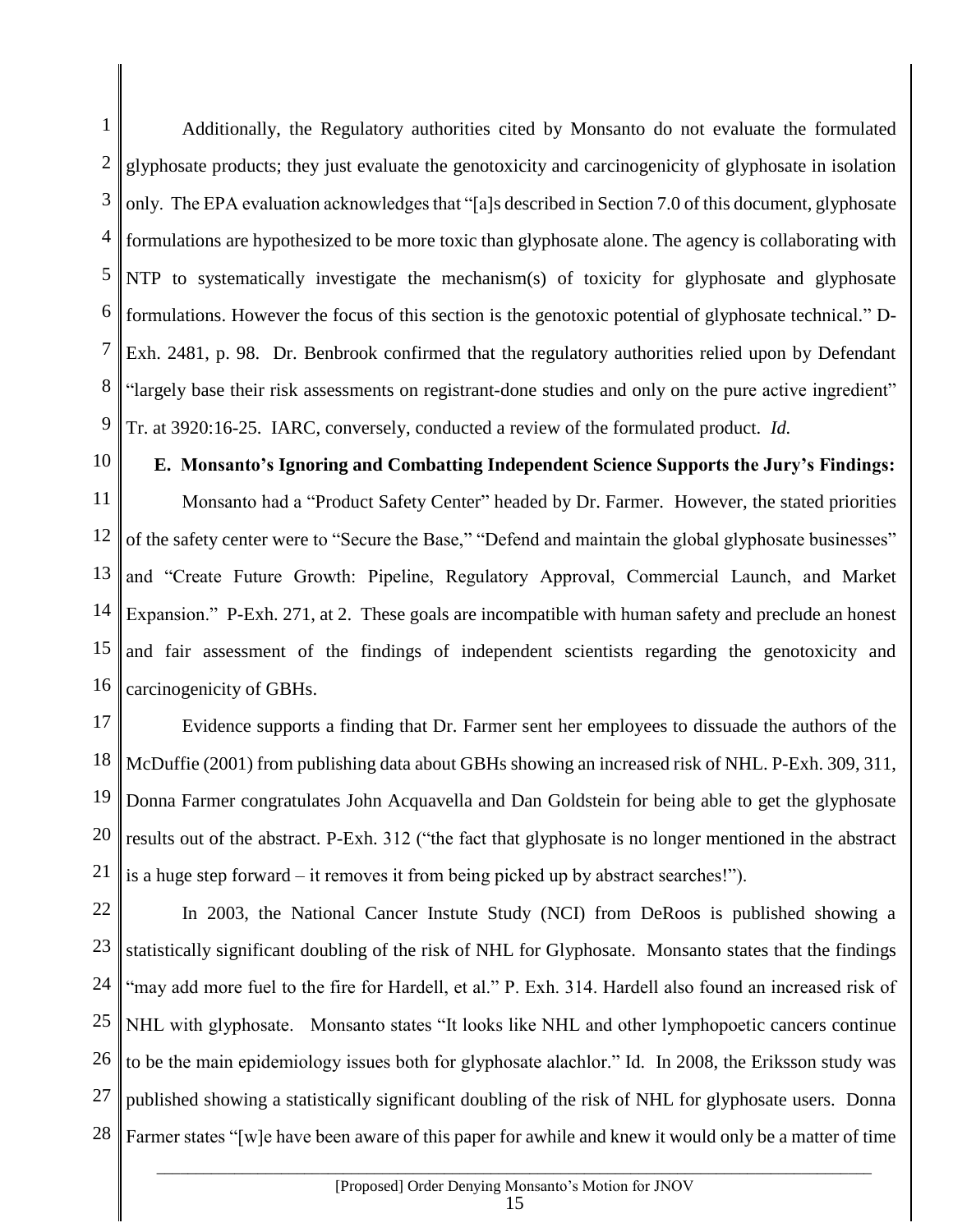1 2 before the activists pick it up" and wanted to know "how do we combat this?" Id. P-Exh. 513. There was no discussion about warning its customers of these findings.

3

4 5 6 7 8 9 In February 2015, a month before IARC actually makes a decision on glyphosate, Monsanto drafts a plan to "orchestrate outcry over IARC decision." P-Exh. 292 at 5. Monsanto developed the plan to "orchestrate outcry" because they assumed that data would support either a 2b (possible human carcinogen) or a 2A (probably human carcinogen). Id. at 1. By attacking IARC, Monsanto was trying to protect glyphosate's FTO (freedom to operate). Id. at page 5. The "outcry" was intended to reach both "IARC panelists" and "Regulators." Id. As part of the IARC response, Dr. Goldstein ghostwrote editorials for "independent" doctors to dispute the IARC findings. Goldstein Dep. at136:13-137:2.

# 10

## **F. Monsanto's Failure to Warn Mr. Johnson Supports the Jury's Findings:**

11 12 13 14 15 16 17 18 19 20 21 22 In October 2014, after Monsanto learned that IARC was going to evaluate the carcinogenicity, William Heydens stated that Monsanto had "vulnerabilities" in all the areas considered by IARC, "namely epi, exposure, genotox and mode of action." P-Exh. 294. On November 11, 2014, Mr. Johnson calls Monsanto "…just trying to find out if it [cancer] could all be related to such a large exposure to Ranger Pro since he stated his skin was always perfect until this happened. He is looking for answers." P-Exh. 332. This message was forwarded to Dr. Goldstein, but no one from Monsanto called Mr. Johnson back to tell him that there were studies associating GBHs with NHL. Dr. Goldstein testified that he has known for years that epidemiology studies show an increased risk of NHL with glyphosate. Goldstein Dep. at 40:14-41:12. Dr. Goldstein stated that reports of the genotoxicity of glyphosate, a mechanism that can contribute to cancer, were old news to him in 2007. 96:04-9924. Dr. Goldstein testified that at the time of Mr. Johnson's first call he "expected" IARC to classify glyphosate as a possible or probable human carcinogen. *Id.* at 42:19-44:01.

23 24 25 26 27 28 On March 27, 2015, Mr. Johnson calls Monsanto's hotline again informing the company that "he has recently been diagnosed with cutaneous T cell lymphoma. He has concerns about continuing to use Roundup as part of his job and questions if [Roundup could be a source of his cancer…](https://www.baumhedlundlaw.com/toxic-tort-law/monsanto-roundup-lawsuit/) The caller's level of fear is rising over his continued use of Ranger Pro." P-Exh. 334 at 5. Mr. Johnson is told by the operator that his NHL is not an "expected response from the product." No one from Monsanto calls him back. No one from Monsanto advised Mr. Johnson of the POEA-free safer alternatives to the RangerPro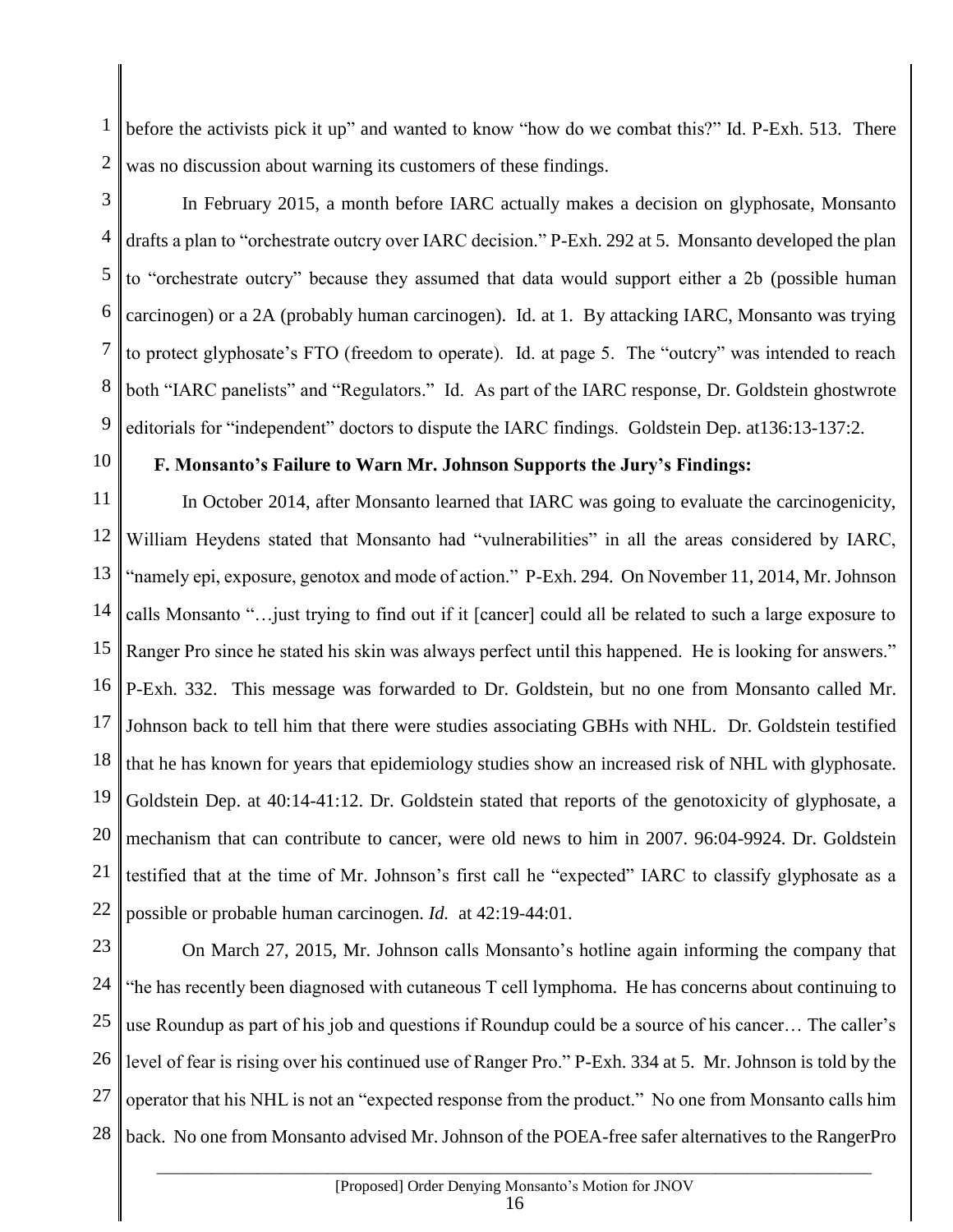1 2 he was spraying. Instead, Dr. Goldstein testified that he would have recommended that Mr. Johnson keep using the hazardous RangerPro. Goldstein Dep. at 56:07-57:11.

3 4 5 6 There is evidence that Mr. Johnson's NHL was worsened by his continued use of RangerPro after he failed to receive a call back from Monsanto. GBHs have been shown to cause oxidative stress which can operate to promote tumors. 1990:10-1992. Oxidative Stress causes NHL in humans. 2820:4- 2823:7. GBHs have been shown to promote skin tumors in mice. July 12 Tr. at 1857:22-1860:13.

7 8 9 10 11 12 13 Dr. Nabhan testified "If they're being exposed to an agent that may be causing the cancer, you would tell them not to be exposed to this particular agent because it could make the cancer worse..." 2812:21-24. Dr. Ofodile concurs stating for "me and my patient's health, it's not worth the risk." 3156:3- 4. Dr. Nabhan explained that he would have told Mr. Johnson to "immediately stop" spraying glyphosate if he was in Dr. Goldstein's shoes. 2868:19-2689:25. In September 2015 (ten months after Mr. Johnson called Dr. Goldstein, and six months after IARC), Mr. Johnson's cancer transformed from a manageable cancer to a fatal cancer. 2882:4-2884:15.

14

#### **G. Regulatory Authorities Failed to Follow Guidelines in Assessing Glyphosate:**

15 16 17 18 19 20 21 22 23 24 25 26 27 28 It is undisputed that the EPA failed to follow its own carcinogenicity guidelines in assessing glyphosate. Trns. 2010:4-25; 2071:21-24; 4607:23-4608:13, 4610:1-4, 4620:25- 4611:11 4613:1-3; 4629:15-20, 4631:23-4632:4. On April 28, 2015, prior to reviewing the IARC monograph, Jess Rowland, head of the Office of Pesticide Programs Cancer Assessment Review Committee told Monsanto's regulatory lead, Dan Jenkins, that "We have enough to sustain our conclusions. Don't need gene tox or epi …I am the chair of the CARC and my folks are running this process for glyphosate in reg review. I have called a CARC meeting in June" P-Exh. 404 at 2 Mr. Rowland further stated that with respect to an ongoing review of glyphosate by the the Agency for Toxic Substances and Disease Registry (ATSDR), "If I can kill this [review] I should get a medal." Id. Monsanto also used its political connections to influence the findings of the EPA by getting "some key Democrats on the hill to start calling jim [jones, Assistant Administrator]" which "shoots across his bow generally that he's being watched." P-Exh. 184 at 8. In addition to lobbying the EPA, Monsanto hides essential information from the EPA. For example, as a policy Monsanto does not submit reports of its own employees developing NHL after handling glyphosate. Exh. 326. Monsanto admitted it did not submit the Parry reports to the

#### $\_$  ,  $\_$  ,  $\_$  ,  $\_$  ,  $\_$  ,  $\_$  ,  $\_$  ,  $\_$  ,  $\_$  ,  $\_$  ,  $\_$  ,  $\_$  ,  $\_$  ,  $\_$  ,  $\_$  ,  $\_$  ,  $\_$  ,  $\_$  ,  $\_$  ,  $\_$  ,  $\_$  ,  $\_$  ,  $\_$  ,  $\_$  ,  $\_$  ,  $\_$  ,  $\_$  ,  $\_$  ,  $\_$  ,  $\_$  ,  $\_$  ,  $\_$  ,  $\_$  ,  $\_$  ,  $\_$  ,  $\_$  ,  $\_$  , [Proposed] Order Denying Monsanto's Motion for JNOV 17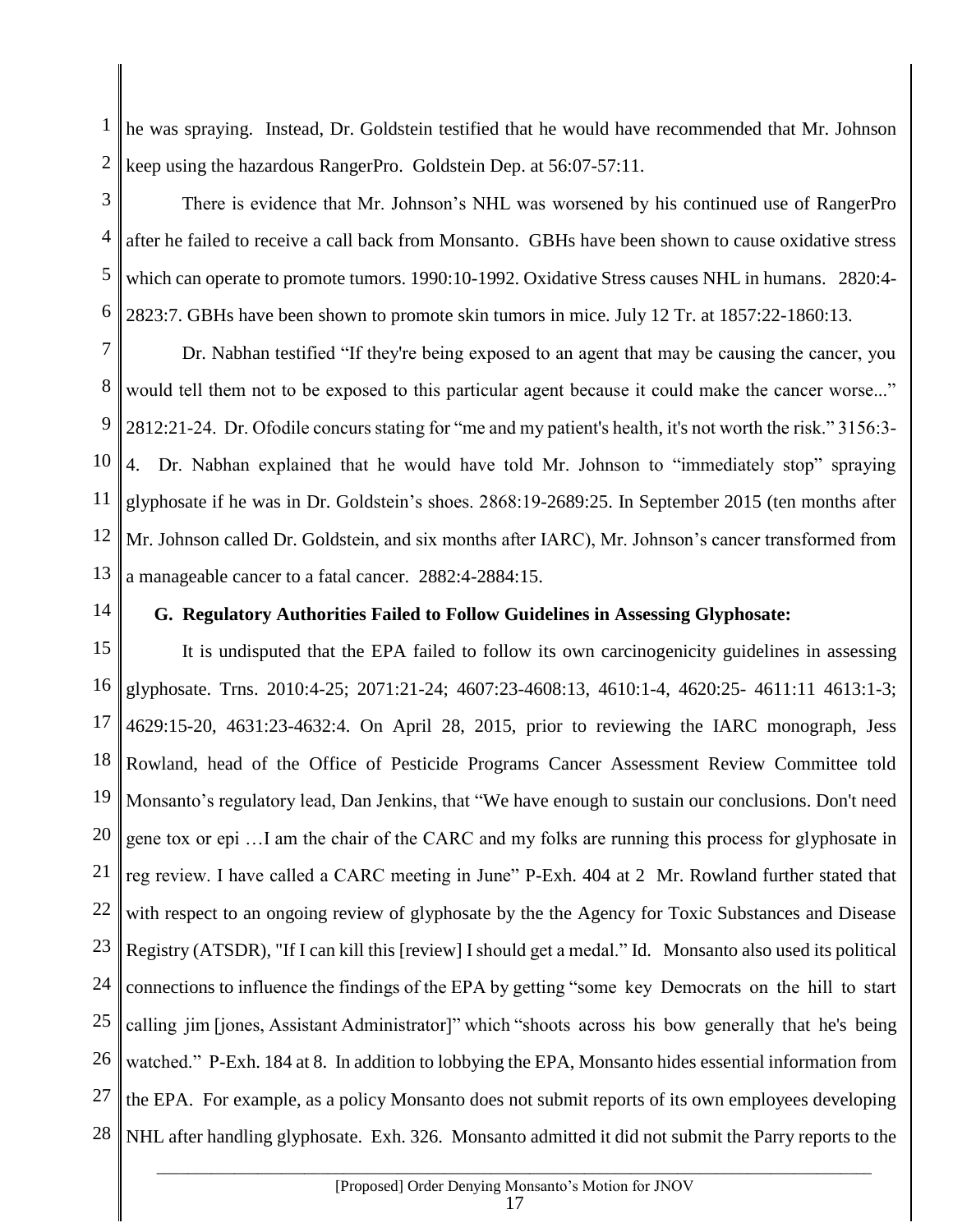1 EPA. Trns. at 1587:15 - 1588:2; Martens Dep. at 151:6-22.

2 3 4 5 Dr. Portier also testified extensively that the European agencies failed to follow their guidelines, and was joined in that opinion by 93 other scientists in a published article. 2015:11-2019:25. The jury heard from Dr. Portier that the European agencies made the identical errors that the EPA and that Monsanto actually wrote the first draft of the European agencies' assessments. 2012:5-2014:23.

6

7

8

9

10

11

12

13

14

15

27

28

#### **H. The Evidence Supports a Finding that Defendant Acted With Conscious Disregard of the Safety of Mr. Johnson**

The evidence highlighted above is only part of the evidence presented by Plaintiff. It is sufficient to support a finding that Monsanto was intentionally marketing a defective product knowing that it might cause injury and death. Monsanto admits that it is selling a hazardous product when it knows that there are non-hazardous formulations. Monsanto has been repeatedly made aware of evidence demonstrating a potential danger of GBHs, but has refused to warn customers of these dangers. Even where a customer, such as Mr. Johnson, calls directly with the specific danger potentially caused by GBHs, Monsanto refuses to provide him with the necessary information to make an informed decision about the product

## **V. MONSANTO'S DESPICABLE CONDUCT WAS PERFORMED BY MANAGING AGENTS:**

16 17 18 19 20 21 22 23 24 25 26 An employee need not be high ranking to be considered a managing agent. "[P]rincipal liability for punitive damages does not depend on employees' managerial level, but on the extent to which they exercise substantial discretionary authority over decisions that ultimately determine corporate policy." *Major v. W. Home Ins. Co*. (2009)169 Cal. App. 4th 1197, 1221, as modified on denial of reh'g (Jan. 30, 2009) (claims adjuster for contractor of Defendant considered managing agent). "If there exists a triable issue of fact regarding whether a corporate employee is a managing agent under the *White* test, that factual question must be determined by the trier of fact and not the court[.]" *Davis*, 220 Cal.App.4th at 366. There is no requirement that the evidence establish that a particular committee or officer of the corporation acted on a particular date with 'malice.' Corporate defendant cannot shield itself from liability through layers of management committees and the sheer size of the management structure. *Romo v. Ford Motor Co.* (2002) 99 Cal 1115, 122 Cal.2d 139 *overruled in part on other grounds*.

The relevant question under the managing agent inquiry is whether, the corporate employees had significant discretion with respect to the actions that affected the Plaintiff. *Major* 169 Cal. App. 4th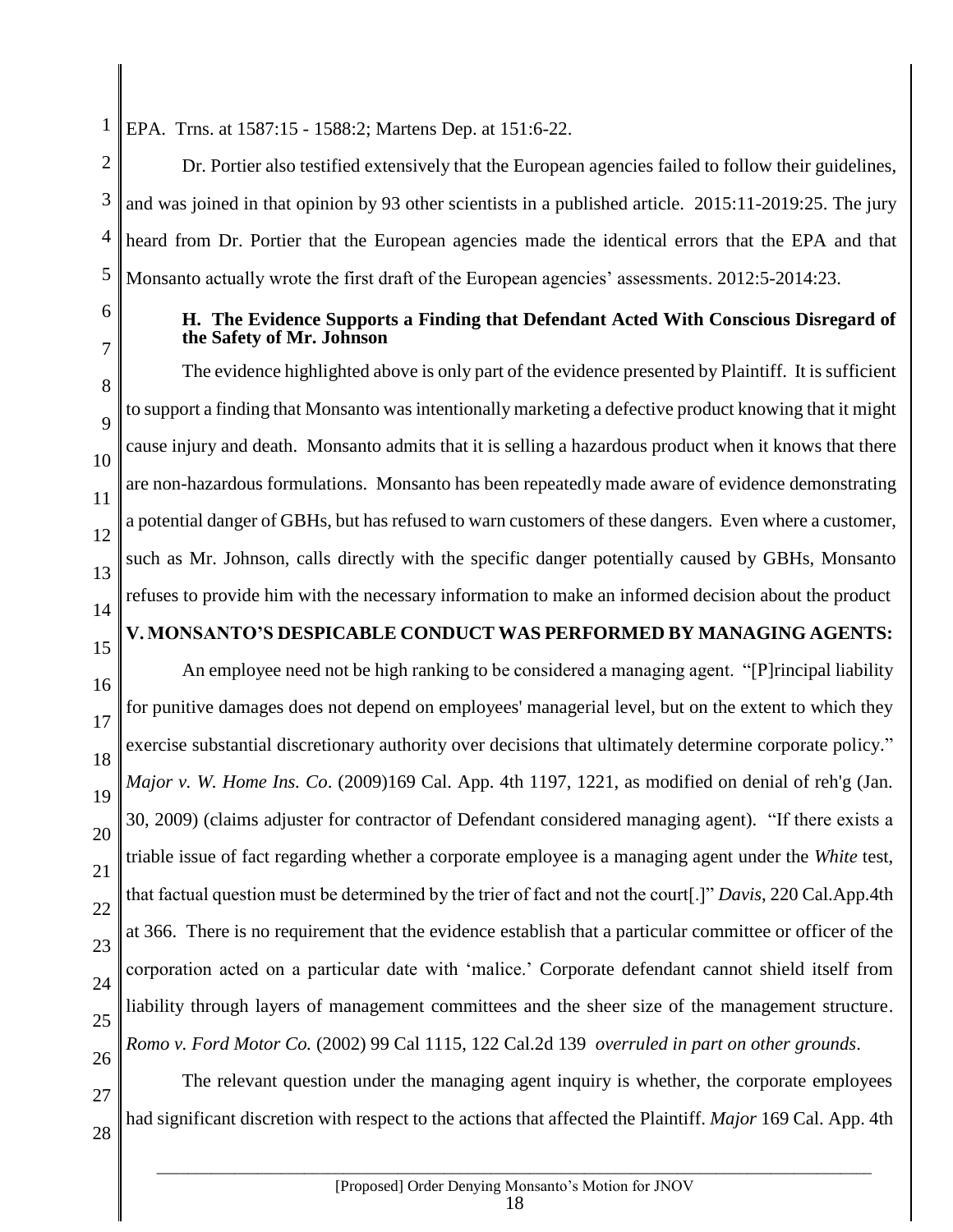1 2 1197, 1221. (When employees dispose of insureds' claims with little if any supervision, they possess sufficient discretion for the law to impute their actions concerning those claims to the corporation.")

3 4 5 6 7 Here, the evidence demonstrates, that with respect to all of the acts constituting malice claimed by the Plaintiff, the following employees acted with significant discretion in the four key issues relevant to punitive damages, 1) communications with the public meant to conceal the risk of GBHs; 2) Ghostwriting studies and failing to test formulations; and 3) Failure to warn Mr. Johnson through the label and through the hotline listed on the label; and 4) Undue influence over the EPA.

8

#### **A. Communications with the Public:**

9 10 11 12 13 14 15 Dr. Farmer testified<sup>9</sup> that she has been working at Monsanto for 25 years and has "been one of the spokesperson[s] for the safety of Roundup when it comes to the toxicology." Farmer Tr. 14:11-13; 15:5-7. She explained, "based on that in-depth knowledge for over those many, yes, I was asked to be - - help defend glyphosate." *Id.* at 19:3-8. And, as described in admitted exhibit 536, her job was to "[d]efend and maintain the global glyphosate businesses[.]" Exh. 536. Steven Gould, the Monsanto employee responsible for providing safety information to the Benicia School District, states that he relies on Donna Farmer for this information. Gould Tr. at 23:04-15.

16

#### **B. Failure to test and Ghostwriting Articles**:

17 18 19 20 21 22 Dr. Heydens is Dr. Farmer's boss. Farmer Tr. at 152:16-19. Dr. Heydens testified that he is the "product safety assessment strategy lead" Heydens Tr. at 289:23-290:9. Dr. Heydens is also lead of Monsanto's "product safety center" where he oversaw "the group of scientists … responsible for demonstrating the safety of Monsanto's biotechnology portfolio." *Id.* at 301:13-18. Importantly it was Dr. Heyden's responsibility to "devise the overall testing strategy and sets of studies that we would do to support the safety of that product." *Id.*. at 290:7-9.

23

#### **C. Communications through the Label and Poison Control Hotline relied upon by Plaintiff**:

24 25 26 27 Dr. Goldstein was responsible for the "material safety data sheets" and "management of Monsanto's relationship with the Missouri Region Poison Control." 296:13-23. These were the two main interfaces that Plaintiff relied on in finding information out about GBHs. Tr. at 3230:14-16; P-Exh. 334 at 5. Dr. Goldstein testified that he is Monsanto's Director of Medical Toxicology, and that

28

 $9$  All testimony cited was played to the jury.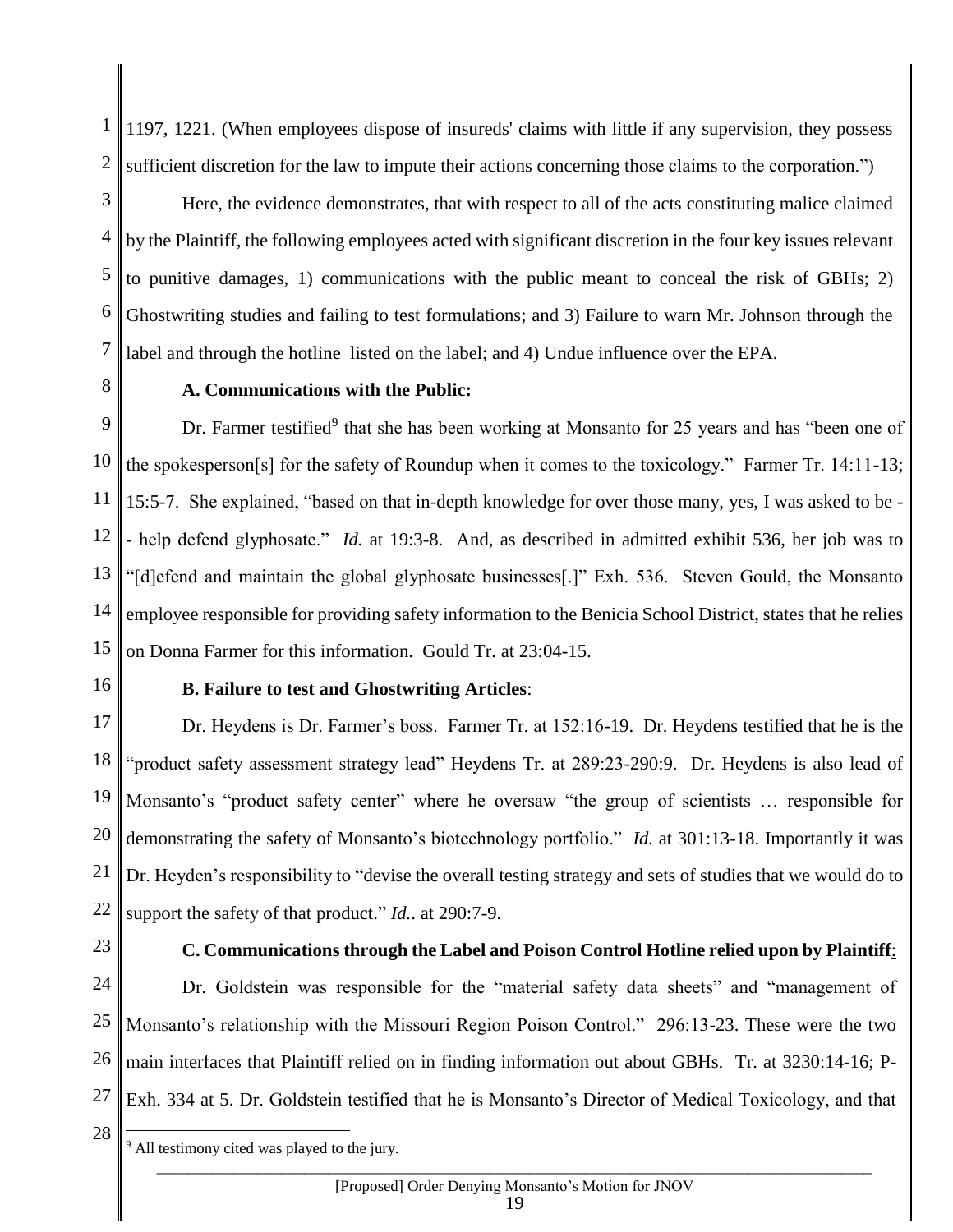1 2 "in terms of, you know, line responsibility for human toxicology issues, that has resided with me for most of the last 19 years." Goldstein Tr. at 297:7-16; 298:15-24.

3

### **D. Inappropriate Relationship with EPA Employees:**

4 5 6 7 Daniel Jenkins was Monsanto's U.S. Agency Lead in Regulatory Affairs, and represented Monsanto before various federal agencies. Jenkins Tr. at 36:6-10. He was responsible for interfacing with regulatory agencies regarding glyphosate data and making strategic decisions about how interact with the EPA and other regulators. *Id.*

8 9 10 11 12 The internal documents demonstrate that these witnesses and the other employees identified in the documents were granted significant discretion in dictating what studies were conducted with GBHs and in dictating what information would be shared with the public and regulators. Defendant has offered no contrary evidence to suggest these employees were acting outside their scope of employment, or that these employees were acting contrary to the direction of Monsanto executives.

13

## **VI. DEFENDANT'S MOTION FOR JNOV ON EACH CAUSE OF ACTION IS DENIED.**

14 15 16 17 18 19 20 Defendant makes various other arguments as to why JNOV should be granted on specific causes of action. These arguments are without merit. For Plaintiff's design defect claims, Plaintiff has satisfied the foundational requirements outlined in *Saller v. Crown Cork & Seal Co.,* (2010) 187 Cal. App. 4th 1220. For Plaintiff's strict liability failure to warn claim, there is substantial evidence that the potential risks of GBHs were known or knowable at the time Plaintiff started spraying in  $2012$ .<sup>10</sup> With respect to Plaintiff's negligent failure-to-warn claim, Mr. Johnson testified that he would not have used RangerPro® if he had been adequately warned about the risk of NHL. Tr. at 3235:2-5.

21

## **VII. CONCLUSION**

22 23 Giving the Plaintiff, as the prevailing party, every reasonable inference as we must; it cannot be said that there was no reliable evidence to support the jury's unanimous verdict in favor of Mr.

24 Johnson. Accordingly the Defendant's motion for JNOV is denied.

25 Dated: October , 2018

26

27

 $\overline{a}$ 

 Suzanne R. Bolanos Judge of the Superior Court

<sup>28</sup>  $10$  Plaintiff's experts applied the Bradford-Hill criteria using data that was available for years before Mr. Johnson developed NHL. Tr. at 2614: 17-21, 2617:21-25; 1897;1965:9-11; 1981:14-22